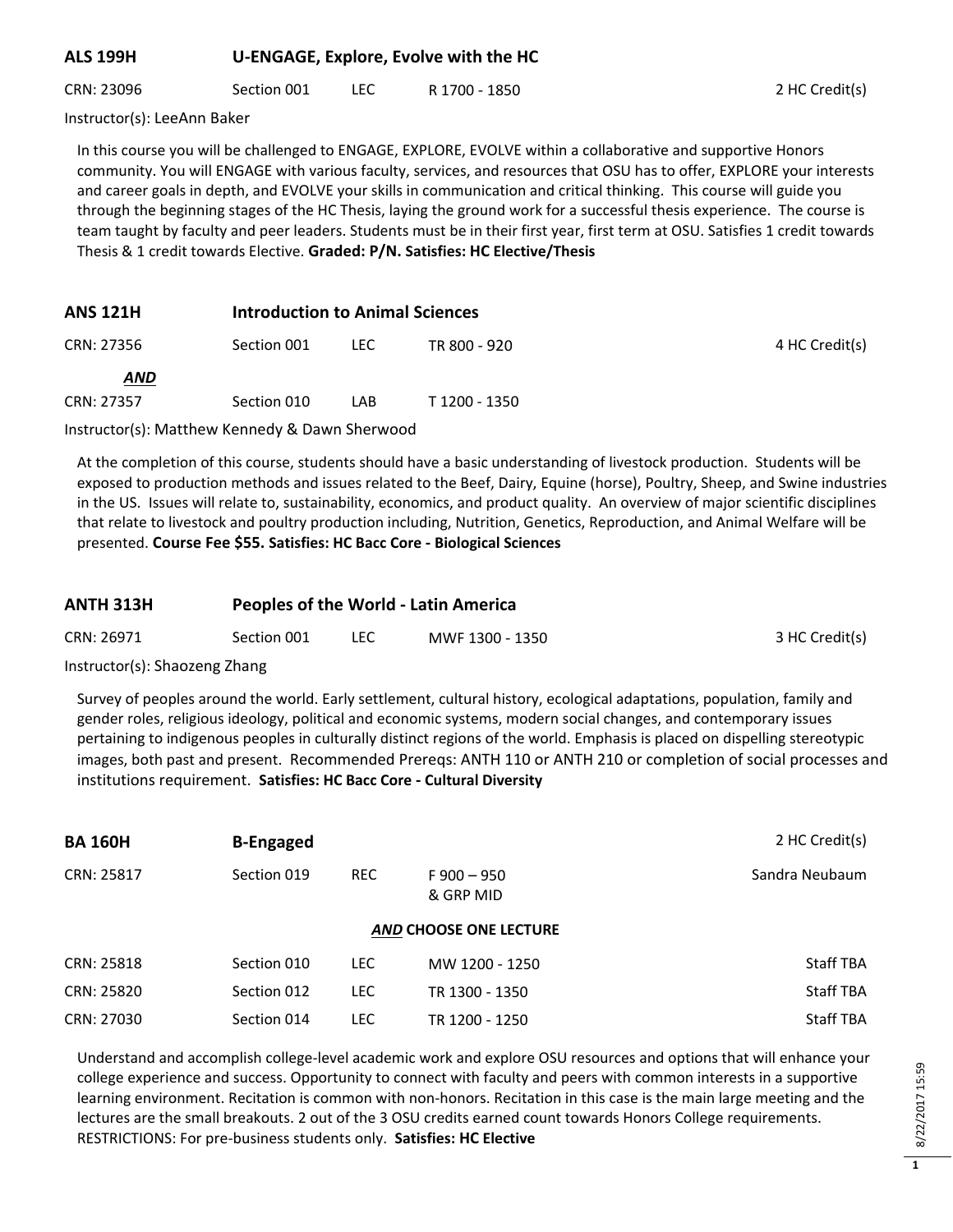## **BA 211H Financial Accounting**

CRN: 26752 Section 001 LEC TR 1000 - 1150 And The Section (s)

Instructor(s): Roger Graham JR

Accounting information from the perspective of external users, principally investors and creditors. Emphasis on the preparation and interpretation of financial statements, income recognition and determination, and asset valuation. PREREQS: (MTH 111 OR MTH 241 OR MTH 251/251H) OR Placement Test MPT(24) OR Placement Test MPAL(060). RESTRICTIONS: Business majors/minors only. Sophomore standing required. **Satisfies: HC Elective**

| <b>BB 314H</b> |             | <b>Cell and Molecular Biology</b> |                |  |  |
|----------------|-------------|-----------------------------------|----------------|--|--|
| CRN: 24550     | Section 001 | LEC.                              | TR 1400 - 1520 |  |  |
| <b>AND</b>     |             |                                   |                |  |  |
| CRN: 24551     | Section 010 | <b>REC</b>                        | R 1000 - 1050  |  |  |
|                |             |                                   |                |  |  |

Instructor(s): Indira Rajagopal

Fundamental concepts of prokaryotic and eukaryotic cell biology. Emphasizes cell structure and function at the molecular level. This Honors recitation will focus on recent research. Students will read and discuss recent articles and write research papers on topics of special interest. Recent discoveries in Cell and Molecular biology will be emphasized. Lecture common with non-Honors. Recitation is reserved for HC students. 1 out of the 4 OSU credits earned counts toward Honors College requirements. PREREQS: (BI 211/211H) AND (BI 212/212H) AND (BI 213/213H) AND (CH 331 OR CH 334). CH 331 or CH 334 may be taken simultaneously to this course. **Satisfies: HC Elective**

| <b>BB 405H</b> | <b>Reading and Conference for BB 314H</b> |            |                |  |  |
|----------------|-------------------------------------------|------------|----------------|--|--|
| CRN: 26228     | Section 001                               | <b>RES</b> | 1 HC Credit(s) |  |  |

Instructor(s): Indira Rajagopal

This is an optional, 1-credit Reading and Conference course that can be taken with BB 314H. COREQ: BB 314H. **Satisfies: HC Elective**

| <b>BI 211H</b> |             | <b>Principles of Biology</b> |                              |                               |  |  |  |
|----------------|-------------|------------------------------|------------------------------|-------------------------------|--|--|--|
| CRN: 22954     | Section 001 | LEC.                         | MWF 1300 - 1350<br>& GRP MID | 4 HC Credit(s)<br>Nathan Kirk |  |  |  |
|                |             |                              | <b>AND CHOOSE ONE LAB</b>    |                               |  |  |  |
| CRN: 20259     | Section 010 | LAB                          | M 1400 - 1650                | Adam Chouinard                |  |  |  |
| CRN: 21106     | Section 011 | LAB                          | R 800 - 1050                 | Nathan Kirk                   |  |  |  |

Instructor(s): Nathan Kirk & Adam Chouinard

Origins of life, energy transformations, plant and animal diversity. PREREQS: General Chemistry (may be taken concurrently). RESTRICTIONS: This course is for life science majors and pre-professional students. **Course Fee \$29. Satisfies: HC Bacc Core - Biological Sciences**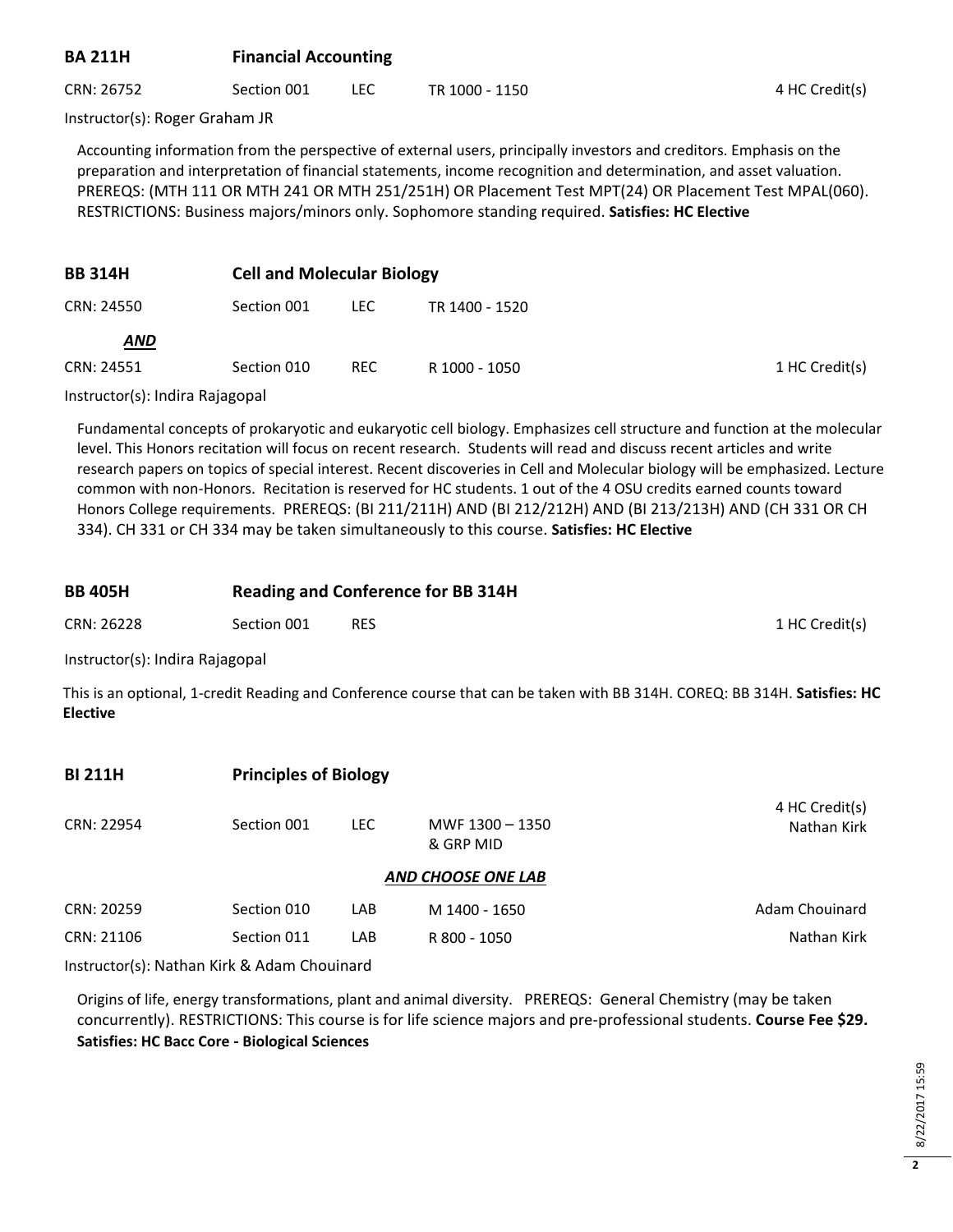| <b>CBEE 101H</b> |             | <b>CHE, BIOE and ENVE Orientation</b> |               |                |  |
|------------------|-------------|---------------------------------------|---------------|----------------|--|
| CRN: 21632       | Section 001 | <b>LEC</b>                            | M 1800 - 1850 | 2 HC Credit(s) |  |
| <b>AND</b>       |             |                                       |               |                |  |
| CRN: 21633       | Section 010 | <b>REC</b>                            | F 1500 - 1650 |                |  |
| <b>AND</b>       |             |                                       |               |                |  |
| CRN: 21634       | Section 012 | LAB                                   | W 1500 - 1650 |                |  |
|                  |             |                                       |               |                |  |

Instructor(s): Skip Rochefort

Introduction to the Chemical, Biological, and Enviromental Engineering profession for first year and transfer students. The primary purpose is to introduce students to the fields of chemical, biological, and environmental engineering and career opportunities within those fields, as well as to develop basic skills for a career in engineering. Lecture is common with non-Honors, recitation and lab are reserved for HC students. 2 of the 3 OSU credits earned count toward Honors College requirements. **Satisfies: HC Elective**

| <b>CBEE 211H</b> |             | <b>Material Balances and Stoichiometry</b> |                |                |  |  |  |
|------------------|-------------|--------------------------------------------|----------------|----------------|--|--|--|
| CRN: 23670       | Section 001 | LEC.                                       | MF 1200 - 1250 |                |  |  |  |
| <b>AND</b>       |             |                                            |                |                |  |  |  |
| CRN: 23671       | Section 010 | <b>REC</b>                                 | W 1200 - 1250  |                |  |  |  |
| <b>AND</b>       |             |                                            |                |                |  |  |  |
| CRN: 23672       | Section 011 | <b>STD</b>                                 | W 1400 - 1450  | 1 HC Credit(s) |  |  |  |

#### Instructor(s): Phil Harding

Material balances, thermophysical, and thermochemical calculations. Lecture and recitation common with non-honors. Studio is reserved for honors students only. Students must enroll in CBEE 211H lecture, recitation, and studio. 1 of the 3 OSU credits earned counts toward Honors College requirements. PREREQS: MTH 252/252H and general chemistry and second-year standing in engineering. **Satisfies: HC Elective**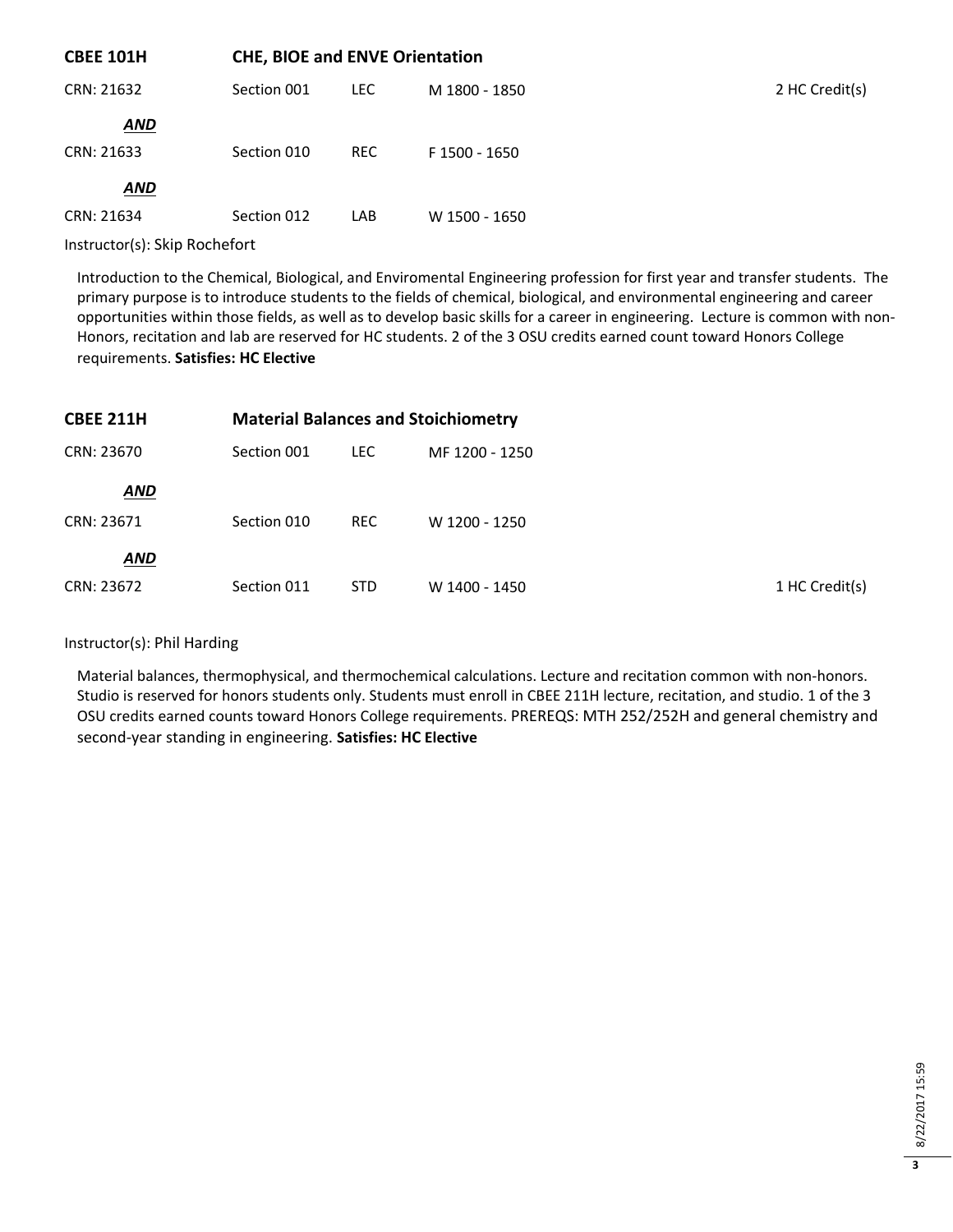| <b>CH 231H</b>                                | <b>Honors General Chemistry</b> |            |                                                  |                                  |  |  |
|-----------------------------------------------|---------------------------------|------------|--------------------------------------------------|----------------------------------|--|--|
|                                               |                                 |            | <b>CHOOSE LECTURE AND ONE OF THE RECITATIONS</b> |                                  |  |  |
| CRN: 24575                                    | Section 001                     | <b>LEC</b> | MWF 1200 - 1250                                  | 4 HC Credit(s)<br>Vincent Remcho |  |  |
| <b>AND</b>                                    |                                 |            |                                                  |                                  |  |  |
| CRN: 24577                                    | Section 010                     | <b>REC</b> | T 1100 - 1150                                    | <b>Staff TBA</b>                 |  |  |
| OR                                            |                                 |            |                                                  |                                  |  |  |
| CRN: 24578                                    | Section 011                     | <b>REC</b> | R 1400 - 1450                                    | <b>Staff TBA</b>                 |  |  |
| AND CHOOSE ONE OF THE LAB SECTIONS OF CH 261H |                                 |            |                                                  |                                  |  |  |
| <b>CH 261H</b>                                |                                 |            |                                                  |                                  |  |  |
|                                               |                                 |            |                                                  | 1 HC Credit(s)                   |  |  |
| CRN: 22390                                    | Section 010                     | LAB        | T 1200 - 1450                                    | Michael Burand                   |  |  |
| <b>OR</b>                                     |                                 |            |                                                  |                                  |  |  |

CRN: 22391 Section 011 LAB R 1500 - 1750 Michael Burand

Instructor(s): Vincent Remcho, Staff TBA, & Michael Burand

This first course in a General Chemistry sequence is for Honors College students with one year of high school chemistry. This sequence examines the characteristics of molecular and atomic behavior and the way in which these influence chemical properties and reactions. \$30 fee for the laboratory section. CH 231H *must* be taken simultaneously with CH 261H OR CH 271. PREREQS: MTH 111 OR MTH 112 OR MTH 251/251H OR MTH 252/252H OR MTH 254/254H. COREQ: CH 261H OR CH 271 (CH 271 for chemistry majors). **Course Fee \$30. Satisfies: HC Bacc Core - Physical Sciences**

| <b>CH 361H</b> | <b>Experimental Chemistry I</b> |            |                               |                |  |
|----------------|---------------------------------|------------|-------------------------------|----------------|--|
| CRN: 19725     | Section 001                     | <b>LEC</b> | T 1200 - 1250                 | 3 HC Credit(s) |  |
| <b>AND</b>     |                                 |            |                               |                |  |
| CRN: 19726     | Section 011                     | LAB        | T 1300 - 1550 & R 1200 - 1550 |                |  |
| OR             |                                 |            |                               |                |  |
| CRN: 19727     | Section 002                     | <b>LEC</b> | W 1200 - 1250                 | 3 HC Credit(s) |  |
| AND            |                                 |            |                               |                |  |
| CRN: 19728     | Section 021                     | LAB        | W 1300 - 1550 & F 1200 - 1550 |                |  |

Instructor(s): Kevin Gable

First term of the integrated laboratory program for chemistry majors and biochemistry/biophysics majors, combining first hand techniques in organic, physical, and analytical chemistry. This is an advanced chemistry laboratory emphasizing organic chemistry techniques, use of instrumentation and computers, along with technical report writing. Students develop critical thinking skills and learn essential technical standards of: acidification, filtration, weighing, titration, recrystallization, melting point determination, organic synthesis of water sensitive compounds, product isolation, fractional distillation, gas chromatography, and scientific data analysis using spreadsheets. Each student will keep a legal scientific laboratory notebook and receive training in proper use of chemicals, chemical fume hoods, Personal Protective Equipment (PPE), and how to determine chemical hazards using Material Safety Data Sheets (MSDS). PREREQ: (CH 221, CH 222, AND CH 223) OR (CH 224H, CH 225H, AND CH 226H) OR (CH 231/231H, CH 232/232H, CH 233/233H AND (CH 261/261H OR CH 271), (CH 262/262H OR 272), AND (CH 263/263H OR 273)) AND (MTH 251/251H AND (PH 201 OR PH 211) AND CH 334). MTH 251/251H, PH 201, PH 211, and CH 334 can be taken concurrently. RESTRICTIONS: Only Chemistry, Biochemistry and Biophysics majors/minors/options may enroll. **Contact the Chemistry department for registration. Course Fee \$44 (non-refundable). Satisfies: HC Elective**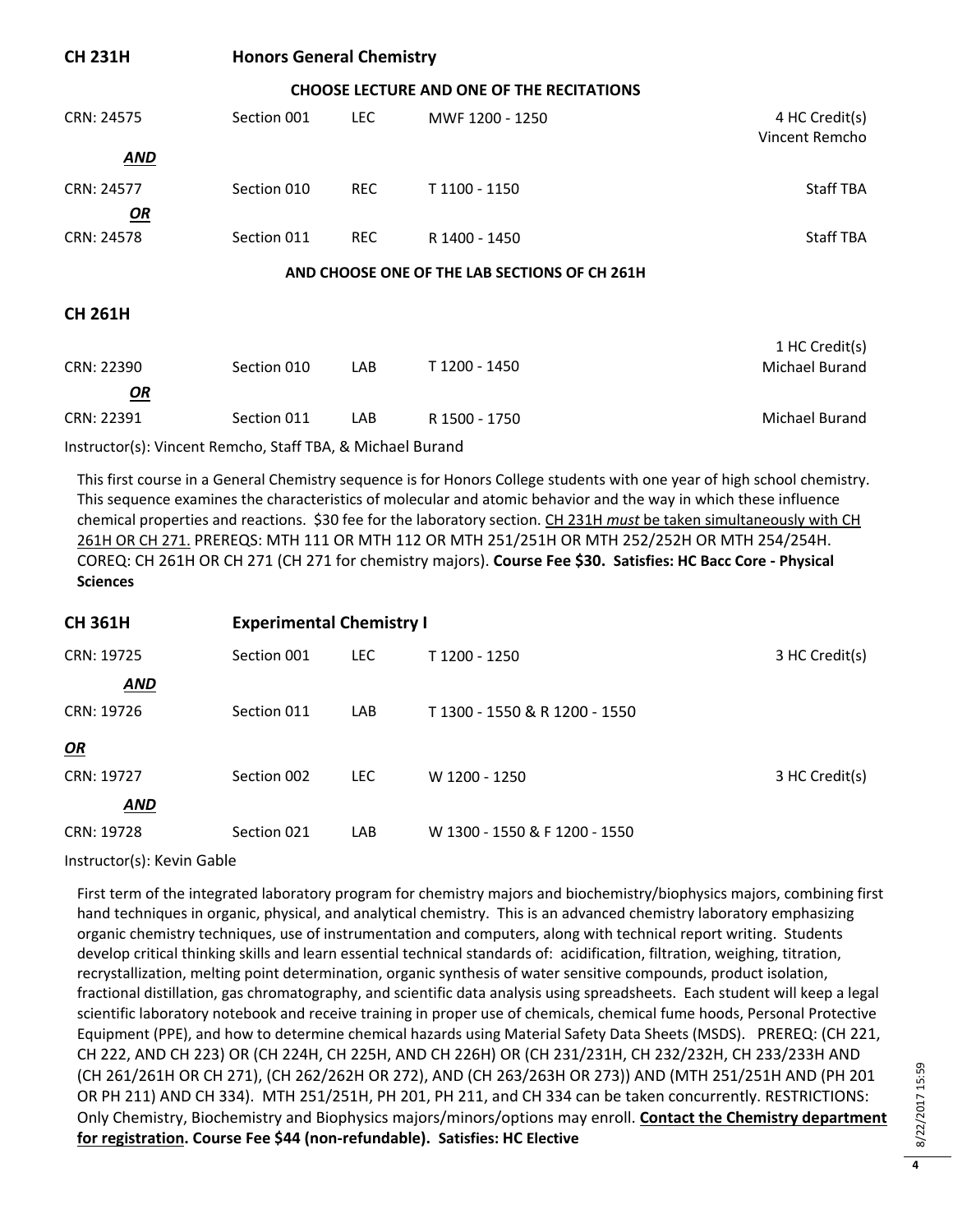| <b>CH 461H</b>                                                                                                                      | <b>Experimental Chemistry II</b> |      |                               |                |  |
|-------------------------------------------------------------------------------------------------------------------------------------|----------------------------------|------|-------------------------------|----------------|--|
| CRN: 20040                                                                                                                          | Section 001                      | LEC. | T 1200 - 1250                 | 3 HC Credit(s) |  |
| <b>AND</b>                                                                                                                          |                                  |      |                               |                |  |
| CRN: 20068                                                                                                                          | Section 010                      | LAB  | T 1300 - 1550 & R 1200 - 1550 |                |  |
| $\mathbf{A}$ and $\mathbf{A}$ and $\mathbf{A}$ and $\mathbf{A}$ and $\mathbf{A}$ and $\mathbf{A}$ and $\mathbf{A}$ and $\mathbf{A}$ |                                  |      |                               |                |  |

Instructor(s): Christine Pastorek

Integrated laboratory for junior level chemistry majors and related disciplines concentrating on modern techniques in analytical chemistry. Students learn the basics of scientific instrumentation by building their own absorption and fluorescence spectrometers from electronic and optical modules. Firsthand experience is also gained using a variety of commercial instrumentation, such as diode array UV-Vis, scanning fluorimeter, HPLC, AA and ICPAES. Real samples are analyzed throughout the term, and a special project of the student's design is a final highlight. See the course web page for examples of past projects. PREREQS: CH 362/362H AND CH 421 AND CH 440. CH 421 and CH 440 can be taken simultaneously to this course. RESTRICTIONS: For chemistry majors/minors only. **Course Fee \$44 (non-refundable). Satisfies: HC Elective**

| <b>CH 464H</b> | <b>Experimental Chemistry II</b> |      |                               |                |  |
|----------------|----------------------------------|------|-------------------------------|----------------|--|
| CRN: 19729     | Section 001                      | LEC. | M 1300 - 1350                 | 3 HC Credit(s) |  |
| <b>AND</b>     |                                  |      |                               |                |  |
| CRN: 20041     | Section 011                      | LAB  | M 1400 - 1650 & W 1300 - 1650 |                |  |

Instructor(s): Chong Fang

Senior level integrated laboratory for chemistry majors and related disciplines such as biochemistry, physics, and engineering. Covers experimental techniques of analytical, organic, inorganic, and physical chemistry, with the emphasis on the latter two. Contact the Chemistry department for registration. PREREQS: CH 362/362H AND CH 442 (or approval of instructor). CH 461 or CH 324 are recommended. RESTRICTIONS: For chemistry majors/minors only. **Course Fee \$44 (non-refundable). Satisfies: HC Elective**

| <b>CHE 331H</b> | <b>Transport Phenomena I</b> |            |                 |                |
|-----------------|------------------------------|------------|-----------------|----------------|
| CRN: 23687      | Section 001                  | LEC.       | MWF 1100 - 1150 |                |
| <b>AND</b>      |                              |            |                 |                |
| CRN: 23688      | Section 010                  | <b>REC</b> | MF 1300 - 1350  | 1 HC Credit(s) |

Instructor(s): Goran Jovanovic

Fundamentals and application of momentum and energy transfer phenomena to fluid flow for the design of industrial chemical engineering equipment. Lecture common with non-honors. Recitation is reserved for HC students only. 1 out of the 4 OSU credits earned counts toward Honors College requirements. PREREQ: MTH 256/256H AND CBEE 212/212H. CBEE 212/212H can be taken concurrently. RESTRICTIONS: Must be in Pro-School in the College of Engineering to enroll in this course. **Satisfies: HC Elective**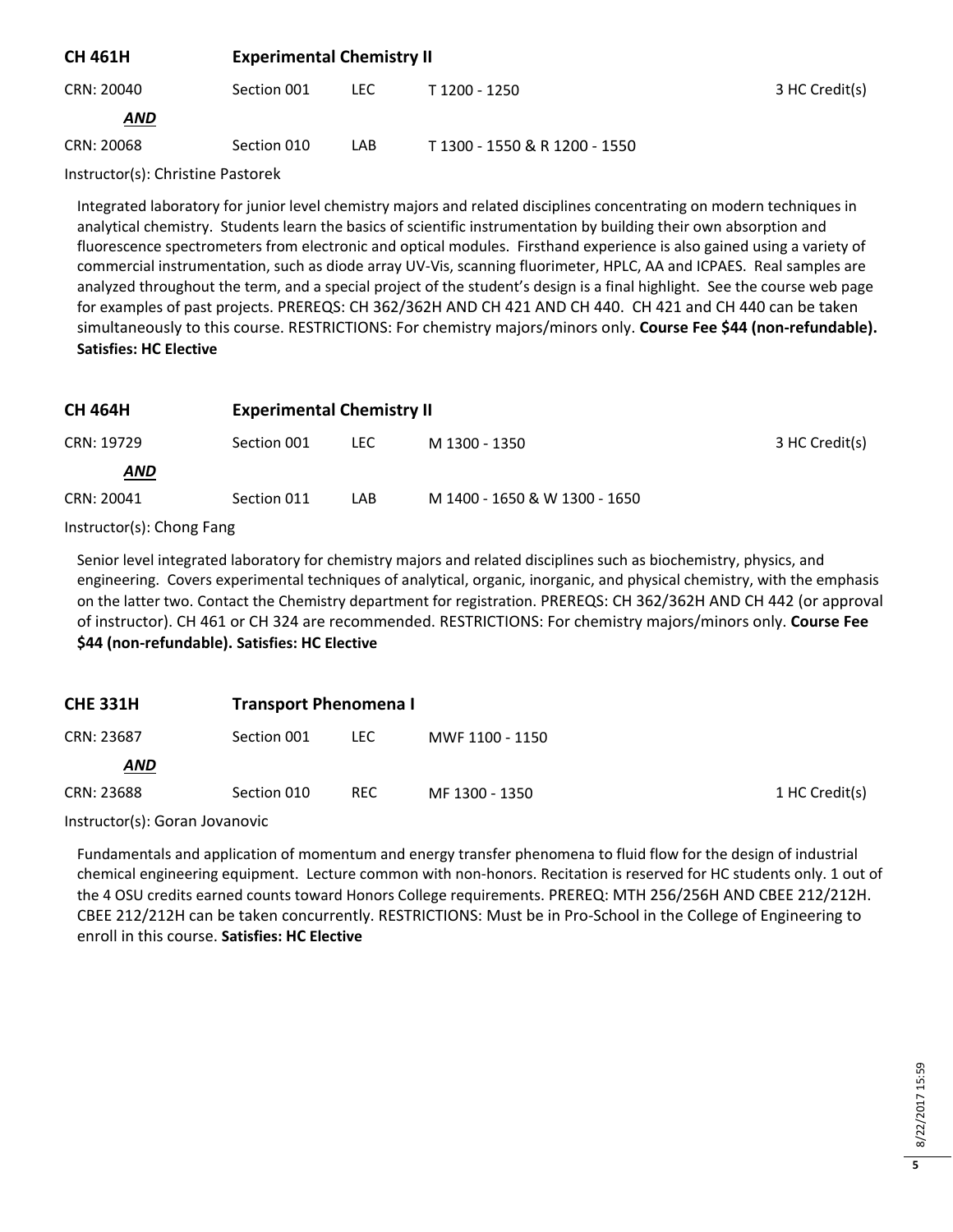| <b>CS 160H</b>                         |             | <b>Computer Science Orientation</b> |                |                |  |
|----------------------------------------|-------------|-------------------------------------|----------------|----------------|--|
| CRN: 25842                             | Section 001 | LEC.                                | MW 1200 - 1250 | 3 HC Credit(s) |  |
| <b>AND</b>                             |             |                                     |                |                |  |
| CRN: 25843                             | Section 010 | LAB                                 | F 1200 - 1350  |                |  |
| Instructor(s): Jennifer Parham-Mocello |             |                                     |                |                |  |

Introduction to the computer science field and profession. Team problem solving. Introduction to writing computer programs. RESTRICTIONS: This course is **not** for Pro School College of Engineering Students. **Satisfies: HC Elective**

#### **CS 321H Introduction to Theory of Computation**

| CRN: 26783 | Section 001 | <b>LEC</b> | MWF 900 - 950 | 3 HC Credit(s) |
|------------|-------------|------------|---------------|----------------|
|            |             |            |               |                |

Instructor(s): Michael Rosulek

Survey of models of computation including finite automata, formal grammars, and Turing machines. PREREQS: CS 261 AND (CS 225 OR MTH 231). RESTRICTIONS: Must be in Pro-School in the College of Engineering to enroll in this course. Not for Computer Science Double Degree students. **Satisfies: HC Elective**

| <b>ENG 202H</b> | <b>Shakespeare</b> |     |                |                |  |  |
|-----------------|--------------------|-----|----------------|----------------|--|--|
| CRN: 26788      | Section 001        | LEC | TR 1400 - 1550 | 4 HC Credit(s) |  |  |
|                 |                    |     |                |                |  |  |

Instructor(s): Tekla Bude

An introduction to the second half of Shakespeare's career. This course is designed to help students become more confident readers and audience members of Shakespearean drama by focusing on language, historical context, and staging. **Satisfies: HC Bacc Core - Literature and the Arts OR Western Culture**

#### **ENG/PHL/WGSS 295H Feminism and the Bible**

| CRN: 27071 | Section 001 | M 1600 - 1850 | 3 HC Credit(s) |
|------------|-------------|---------------|----------------|
|            |             |               |                |

Instructor(s): Susan Shaw

Examines feminist interpretations of the Bible and pays special attention to intersections of race, social class, sexual identity, and nation in biblical interpretation. Crosslisted with PHL/WGSS 295H. **Satisfies: HC Bacc Core - Literature and the Arts**

| <b>ENGR 211H</b> | <b>Statics</b> |            |                |                |
|------------------|----------------|------------|----------------|----------------|
| CRN: 22434       | Section 001    | LEC.       | MF 1600 - 1650 | 3 HC Credit(s) |
| <b>AND</b>       |                |            |                |                |
| CRN: 23576       | Section 010    | <b>REC</b> | F 830 - 1020   |                |

Instructor(s): Judy Liu

Analysis of forces induced in structures and machines by various types of loading. PREREQS: MTH 252/252H. RESTRICTIONS: Sophomore standing in engineering. For Pre-Engineering, Engineering, Pre-Forestry, and Forestry students only. **Satisfies: HC Elective**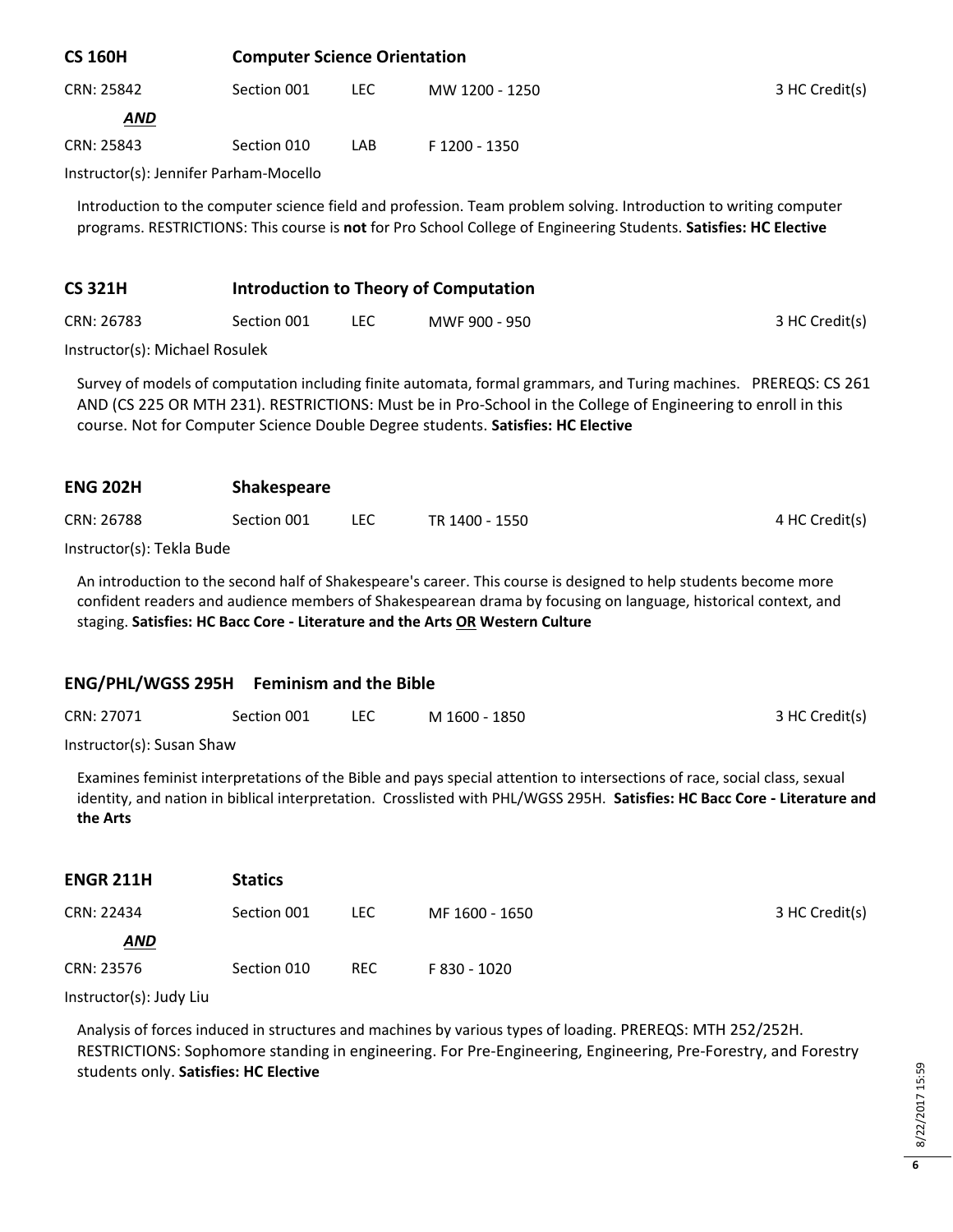## **ENGR 407H Experiencing Engineering Research**

CRN: 22920 Section 001 SEM F 1000 - 1150 2 HC Credit(s)

Instructor(s): Eduardo Cotilla-Sanchez

The College of Engineering seeks to encourage faculty/student collaboration in research and to engage students in the study of issues related to engineering. ENGR 407H supports College of Engineering Honors College students by providing exposure to research faculty and to research projects in the College of Engineering. Therefore, students should view this course as an opportunity to form relationships with research faculty and to develop research ideas for their Honors College thesis. ENGR 407H will be operated in a seminar format. College of Engineering researchers will present their research and encourage discussion with students. The primary learning outcomes of this course relate to the demonstration of knowledge about engineering research. Specifically, students will be able to identify current issues relevant to engineering research topics, describe a variety of research methodologies in engineering that are appropriate to a particular topic, and be able to design a research study in engineering. **Graded: P/N. Satisfies: HC Colloquia**

| <b>GEO 352H</b> | Oregon: Geology, Place, and Life on the Ring of Fire |         |                                                                                                               |                |
|-----------------|------------------------------------------------------|---------|---------------------------------------------------------------------------------------------------------------|----------------|
| CRN: 27078      | Section 001                                          | LEC/LAB | <b>COURSE TAKES PLACE PRIOR TO THE START</b><br>OF FALL TERM. 9/8/17 - 9/17/17<br><b>REQUIRED FIELD TRIP.</b> | 4 HC Credit(s) |

Instructor(s): Kaplan Yalcin

This is field based, experiential learning course. The course will be taught entirely in the field at locations throughout Oregon as a nine day field trip (field trip dates Sept 9- Sept 17) with pre-trip orientation/introductions in Corvallis on September 8. Field trip locations will include the southern Oregon Coast and Siskiyou Mountains, the Cascades and Crater Lake, the High Lava Plains and Newberry Volcano, the northern Basin and Range and Steens Mountain, the Painted Hills and John Day Fossil Beds, the Elkhorn and Wallowa Mountains, the Columbia Plateau and Tygh Valley, and the Columbia River Gorge. Field trip locations are chosen to highlight sites of state and global geological significance and to illustrate the effects of geological processes in shaping the landscape of Oregon as we see today and the lives of the people that live here. **Required Field Trip that runs prior to the beginning of Fall term, (Sept 9-17, 2017) with a pre-trip meeting on campus September 8, 2017.** *This course is NOT for first-year students*. PREREQS: Introductory science course recommended. **Course Fee \$41 (non-refundable). Satisfies: HC Bacc Core - Science, Technology and Society**

| <b>HC 199</b> | <b>Honors Writing</b> |            |                |                |
|---------------|-----------------------|------------|----------------|----------------|
| CRN: 18500    | Section 001           | LEC.       | MWF 900 - 950  | 3 HC Credit(s) |
| $\mathbf{Q}$  |                       |            |                |                |
| CRN: 18501    | Section 002           | <b>LEC</b> | TR 800 - 920   |                |
| $\mathbf{Q}$  |                       |            |                |                |
| CRN: 21682    | Section 003           | <b>LEC</b> | TR 1000 - 1120 |                |
|               |                       |            |                |                |

Instructor(s): Eric Hill

Becoming a critical reader and thinker promotes clear writing and verbal communication. You will hone your skills in a discussion/debate format, along with frequent in-class writing assignments and presentations. You will also further develop your abilities to be a critical reader. We will be examining texts from many disciplines and on a variety of topics; you will also bring in examples for discussion. The research paper, which includes both formal documents and informal writing, will focus on an ethical/controversial issue or current research within your discipline; this will include field and library research. **Satisfies: HC Bacc Core - Writing II**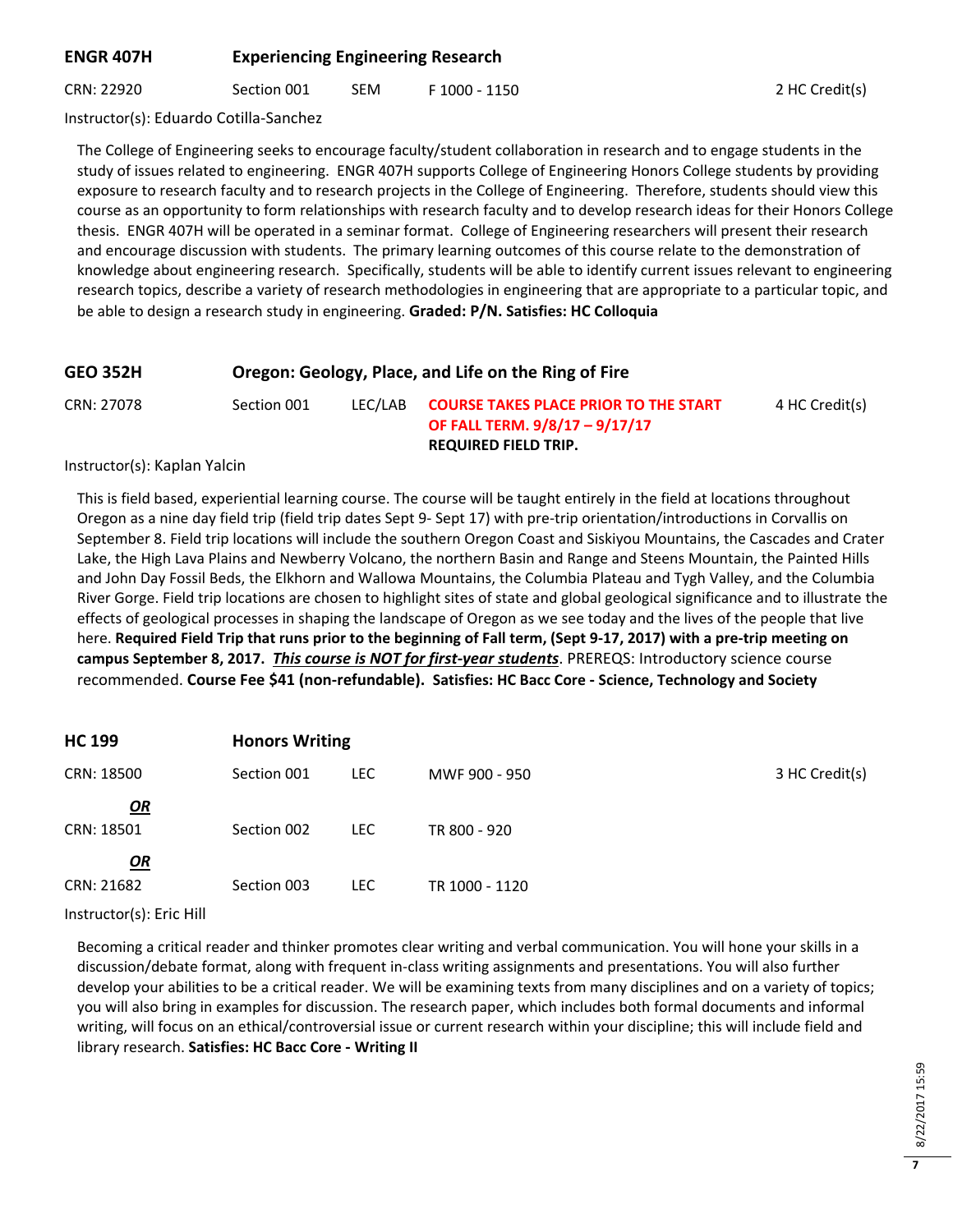| <b>HC 299</b> | <b>Building Homes &amp; Hope: International Service Learning</b> |     |                                                       |                |
|---------------|------------------------------------------------------------------|-----|-------------------------------------------------------|----------------|
| CRN: 27718    | Section 003                                                      | SEM | W 1800 - 1950<br>Meets Weeks 2, 4, 6, 8, and 10 only. | 1 HC Credit(s) |

Instructor(s): David Kovac

This course series is designed to engage students in exploring the impact, perspectives, challenges, and complexities of international non-profit and service work, paying particular attention to the effects of sub-standard housing in the destination country/community of our Summer Service Trip & Field Study. The fall course focuses on the cultural context and perspective of international service work; the winter course examines the impact of service work on individual, group, community, and societal structures; and the spring course highlights group development and team building for international project success. The course series is open to any student interested in learning about international service work. **Meets Weeks 2, 4, 6, 8, and 10 only. Satisfies: HC Colloquia**

# **HC 299 Farside Entomology**

| CRN: 22512<br>Section 002<br>SEM | M 1800 - 1950 | 2 HC Credit(s) |
|----------------------------------|---------------|----------------|
|----------------------------------|---------------|----------------|

#### Instructor(s): Michael Burgett

Farside Entomology is designed to introduce you to the humanistic side of entomology by utilizing the entomological humor of Gary Larson, et alia as paradigms of human-insect interactions. Interactions between humans and insects are numerous, of variable time scales and of varying implications (for both the human and the insect), ranging from the mildly humorous to the deadly serious. The "cartoon" format provides an anthropomorphic view of insects. This can be an incredibly rich venue as an introduction to the more serious aspects of insects and their relevance to human activities. Last 30 minutes of class will be reserved for group meetings/independent work. At the first meeting, the class will be divided into teams of 2 students per team. On an every-other-week basis, each team will be required to present their entomological and humanistic interpretation of an entomologically-based cartoon. Appropriate reference materials will be attached to each assignment. Every week thereafter, half of the teams will make a 10 to 12 minute oral presentation. This format will allow students to serve as presenters four times during the academic quarter. Weekly out-of-class preparation time is critically important to team success. **Satisfies: HC Colloquia**

## **HC 407 Writing About Music**

| CRN: 26970 | Section 001 | SEM | MW 1200 - 1250 | 2 HC Credit(s) |
|------------|-------------|-----|----------------|----------------|
|------------|-------------|-----|----------------|----------------|

Instructor(s): Eric Hill

This class will focus on how we attempt to use words to discuss something that works outside of language. Does music defy description? Is it possible to employ concrete terms for something that, for many, remains abstract and/or subjective? Is writing about music like dancing about architecture? You will be asked to examine and respond to music and texts about music. Through in-class discussions, presentations, and assignments, you will discuss what you see as the values and limitations of these texts, as well as how they compare with your own written attempts to react to music. Much of the material you will be listening to and writing about will come from pieces that you bring in (some of it will be music that I subject you to). You will be writing about music through various forms of expression (description, review, analysis), explaining not only the characteristics of the music but also how context can affect your experience (live versus recorded, instrumental versus lyrics, visual components, etc). You are not required to play an instrument or to know music theory, but we will go over some theoretical terms that may provide you with some basic vocabulary. **Graded: P/N. Satisfies: HC Colloquia**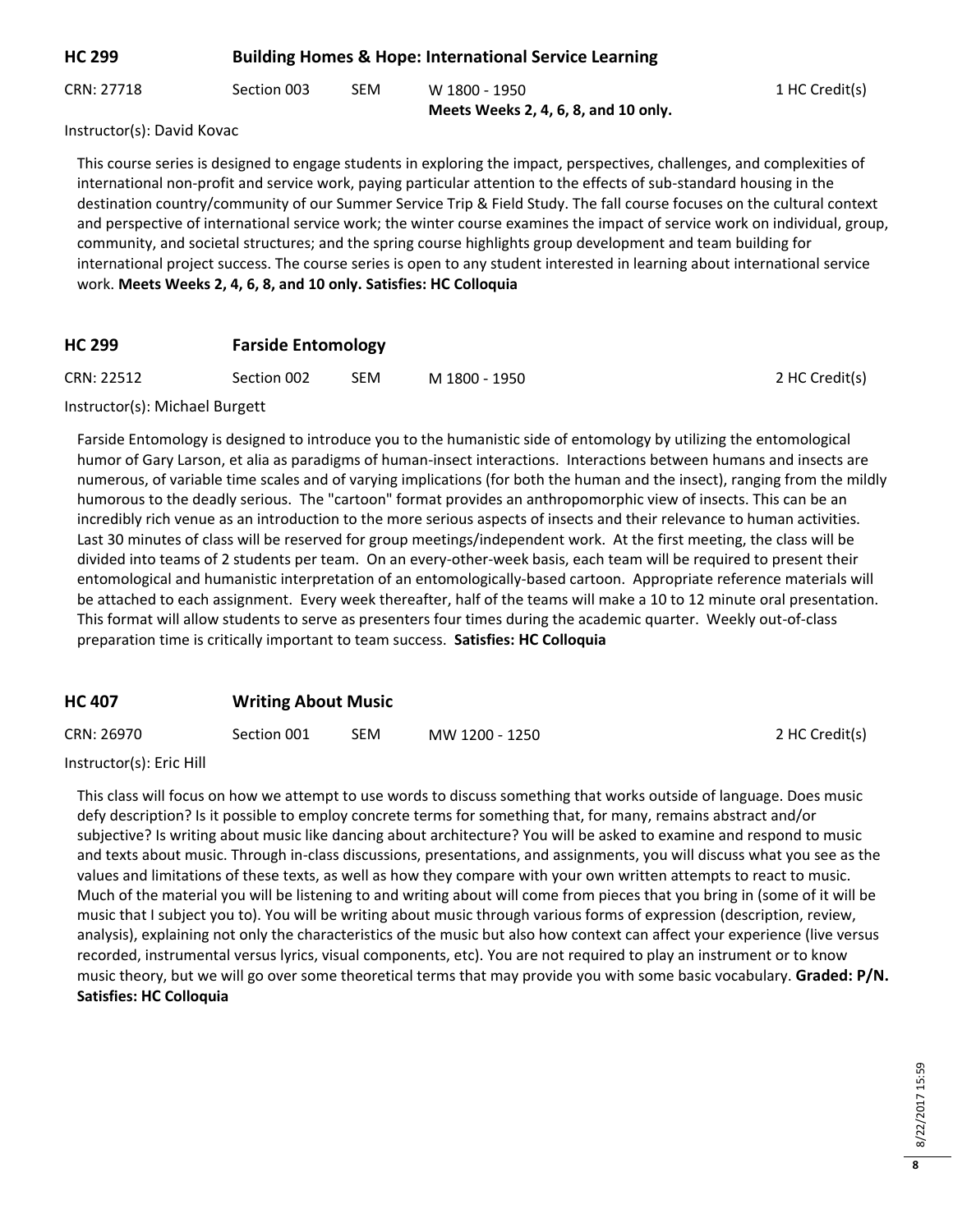# **HC 407 Toy-Based Technology for Children with Disabilities**

CRN: 25320 Section 002 SEM T 1400 - 1550 2 HC Credit(s)

Instructor(s): Sam Logan

This is a 'hands-on' and 'brains-on' course where students will gain skills and knowledge through real-world experience and the reading and discussion of current scientific research related to core course topics. This experience will be driven through engagement with the Go Baby Go (GBG) program. GBG is a community-based outreach program that works with families, clinicians and industry to provide modified ride-on toy cars to children with disabilities to use for fun, function, and exploration. http://health.oregonstate.edu/gobabygo. Students will gain the necessary technical skills such as cutting PVC pipe and basic wiring. Students will work directly with families to customize ride-on car modifications to meet the individual needs of children with disabilities. The technical skills and scientific research will be open and accessible to all students, regardless of previous background or experience. **Satisfies: HC Colloquia**

## **HC 407 Leadership and Positive Psychology**

| CRN: 22812 | Section 003 | <b>SEM</b> | W 1200 - 1350 | 2 HC Credit(s) |
|------------|-------------|------------|---------------|----------------|
|            |             |            |               |                |

Instructor(s): Don Johnson

This seminar will examine the relationships between leadership and positive psychology using Seligman's PERMA theory as a contextual base for examining "action orientated leadership" and "visionary orientated leadership." Students will compare and contrast the differences between the two forms of leadership. Students will learn about the foundations of Seligman's PERMA Theory on Positive Psychology/Well Being, and how this theory can serve as a baseline for leading groups through visionary leadership design. **Graded: P/N. Satisfies: HC Colloquia**

#### **HC 407 God, Pain, and the Problem of Evil: An Introduction to C.S. Lewis**

| CRN: 22479 | Section 004 | SEM | M 1600 - 1750 | 2 HC Credit(s) |
|------------|-------------|-----|---------------|----------------|
|------------|-------------|-----|---------------|----------------|

Instructor(s): Gary Ferngren

C. S. Lewis (1898-1963), Oxford don, novelist, literary critic, and theologian, was one of the most gifted and popular theological writers of his generation. From the point of view of orthodox Christianity, Lewis dealt in his theological and imaginative works with some of the most basic and perennial moral and religious questions. **Graded: P/N. Satisfies: HC Colloquia**

| <b>HC 407</b> | Race and Science |            |               |                |
|---------------|------------------|------------|---------------|----------------|
| CRN: 26973    | Section 005      | <b>SEM</b> | R 1000 - 1150 | 2 HC Credit(s) |

Instructor(s): Thomas Bahde

Until the mid-20th century, many Americans believed that scientific determinations of race difference justified discrimination and racism, and we still live with repercussions of this assumption today. It has only been within the last half-century that mainstream scientific thought has dismissed the notion of fundamental race difference as a "natural" means of social organization and control. This course considers the role of modern science and pseudoscience in producing and reproducing ideologies of race and racism from the early 19th century through the present. We will be looking especially at the intersection of popular cultures of racism and the dissemination of racial science and pseudoscience. We will investigate how ideas about race difference have corresponded to the waxing and waning of scientific justifications for institutional racism and white supremacy. **Graded: P/N. Satisfies: HC Colloquia**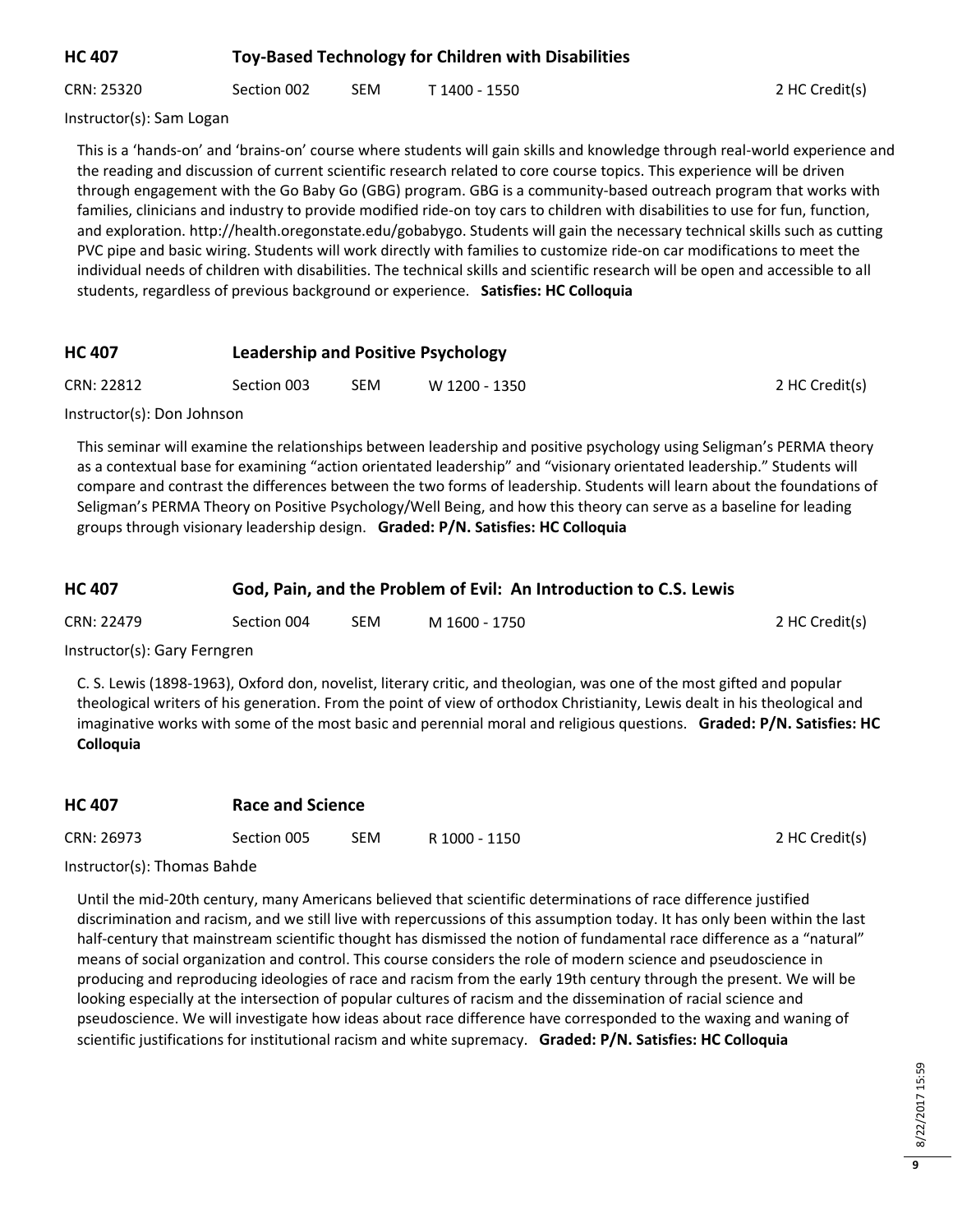# **HC 407 The Art of Science/The Science of Art**

CRN: 22813 Section 006 SEM T 1000 - 1050 1 CRN 1 HC Credit(s)

Instructor(s): Randall Milstein

What do ballerinas and spiral galaxies have in common? Why is photography one of the pivotal inventions of human history? Is the Golden Ratio really a mathematical expression of beauty? This colloquium challenges the mindset that science and art are opposing endeavors, but instead suggest neither would be as powerful without the other since both require great imagination and creativity to be productive and move humankind forward. Guests to aid in our discussions will include visual artists, musicians, dancers, and scientists whose interests and skills blend science and art. This course analyzes relationships among science, technology, culture, and society; identifies and applies concepts and theories of basic physical and biological sciences in conjunction with creative artistic processes; analyzes the role of science and technology in shaping diverse forms of creativity and how creative expressions inspire science and technological innovation; and articulates a critical perspective on the convergence of science and technology in parallel with the creative and performing arts using evidence as support. **Graded: P/N. Satisfies: HC Colloquia**

#### **HC 407 American Identity in the World**

| CRN: 25285 | Section 007 | <b>SEM</b> | MW 1000 - 1050 | 2 HC Credit(s) |
|------------|-------------|------------|----------------|----------------|
|            |             |            |                |                |

#### Instructor(s): Elizabeth Barstow

This class invites you to read about and discuss some the key issues that have contributed to ideas about American identity in the world. As we engage with the class readings, we will constantly ask questions such as: How have people used the term "American" at different points in United States history? Who has been included or excluded from this category at different points in U.S. history? How have American ideas of the "good" or "correct" life influenced U.S. relations with people in other parts of the globe? What are some of the ways in which Americans have consciously attempted to offer a vision of "American identity" to people in other parts of the globe? How have economic endeavors (and challenges) served to shape American identity both at home and throughout the globe? How has various forms of art—film, literature, music—etc. served to create a sense of American identity? **Graded: P/N. Satisfies: HC Colloquia**

#### **HC 407 Crises, Catastrophes, and Cataclysms in Earth History**

| CRN: 22814 | Section 008 | <b>SEM</b> | R 1300 - 1350 | 1 HC Credit(s) |
|------------|-------------|------------|---------------|----------------|
|------------|-------------|------------|---------------|----------------|

Instructor(s): Randall Milstein

Often Earth has a bad day: discussions of asteroid impacts, extreme volcanism, solar storms, climate change, and mass extinctions – events and outcomes that have, and will, alter life on Earth. This colloquium will review the scientific evidence, scenarios, and after-effects of significant Earth altering processes. What would happen if Earth were struck by a two kilometer in diameter asteroid? What would happen to American culture if a large coronal mass ejection from the Sun destroyed our power grid? What would be the byproduct of a SARS, Ebola, or avian influenza pandemic among humans? HC 407 analyzes relationships among science, technology, and society; identifies and applies concepts and theories of basic physical and biological sciences; applies scientific methodology to demonstrate formulated conclusions based on observation, analysis, and synthesis; analyzes the role of science and technology in shaping diverse fields of study over time; and articulates a critical perspective on issues involving science, technology, and society using evidence as support. The class offers opportunities to observe astronomical phenomena and objects through solar and nighttime observations, and have our classroom visited by world class experts to speak on certain topics. **Graded: P/N. Satisfies: HC Colloquia**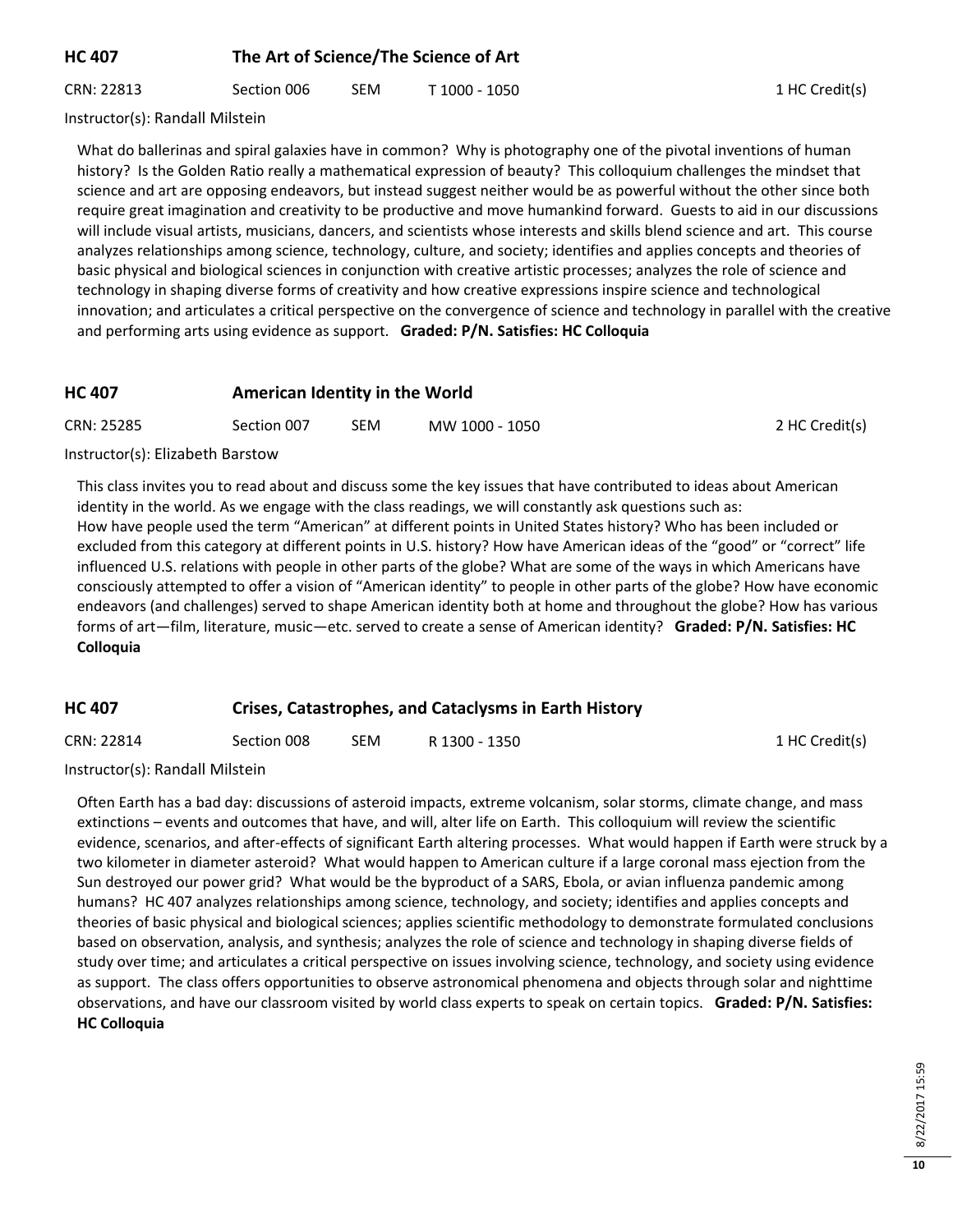## **HC 407 History of Aviation**

CRN: 22815 Section 009 SEM M 1800 - 1950 2 HC Credit(s)

Instructor(s): David Ullman

Machines that fly have evolved for over 200 years and the arc is continuing - beginning with George Caley in the early 19th century, through the Wright Brothers in the early 20th century, the era of records in the 1920s and 30s, the evolution of the war machine in the 1940s, the pilotless eye in the sky of the last 10 years, and on to the promise of unmanned, composite, electric aircraft. This course considers the history and future of aviation from multiple disciplinary perspectives, exploring the development of the technologies; politics; and cultural attitudes toward commercial, military, and general aviation as well as science fiction air travel. We examine the trajectory of these evolutions and try to predict what air travel will look like by mid 21st century. Every member of the class will have the opportunity to contribute to a new edition of a published book seeking to answer the questions: What will your grandchildren see when they look up? How will they fly? **Graded: P/N. Satisfies: HC Colloquia**

| <b>HC 407</b> | <b>Climate Change and Its Challenges: Responding with Resilience in Community</b> |  |
|---------------|-----------------------------------------------------------------------------------|--|
|---------------|-----------------------------------------------------------------------------------|--|

| CRN: 26976 | Section 010 | <b>SEM</b> | R 800 - 950 | 2 HC Credit(s) |
|------------|-------------|------------|-------------|----------------|
|            |             |            |             |                |

#### Instructor(s): Ken Winograd

How much do you think about climate change? Are you curious and/or concerned? If you would like to examine the perils and opportunities of climate change for you personally, this class offers an opportunity to reflect and learn about what scientists and theologians say is the greatest challenge for humankind, ever. Your personal response to climate change will be the point of departure in learning the ways that people, groups and societies are coping, adapting and even thriving with the challenges ahead. A portion of the class consists of a workshop developed by author and activist Joanna Macy, an interactive group process that 'equips us to with tools to face the mess we're in and play our role in the collective transition…to a life-sustaining society.' You will be challenged to rethink your role as citizen 'in community' in a world reshaped by the changing climate. Other related topics we will address in the course include environmental justice, peace literacy, the nature-human relationship, and social activism. Learning activities will include readings, discussion, field experiences, readings, and group reflections. **Graded: P/N. Satisfies: HC Colloquia**

## **HC 407 Because It's There (and Looks Fun): Survival as Entertainment**

| CRN: 25286 | Section 011 | SEM | T 1200 - 1350 | 2 HC Credit(s) |
|------------|-------------|-----|---------------|----------------|
|------------|-------------|-----|---------------|----------------|

Instructor(s): Robert Drummond

In March of 2013, a George Fox University student who grew up in Grants Pass set out alone to climb Mt. Hood, got lost in a whiteout, and fell 40 feet into a canyon. Badly injured and with only a meager supply of snack food, she survived for almost a week in a snow cave. What combination of mental and physical factors enabled her to endure when others would have perished in her place, and how much did luck have to do with it? Humans crave adventure, pushing our bodies and wills to the limits, testing ourselves against forces much larger than ourselves. Confronting such forces often brings us to the brink of destruction. When things inevitably go wrong, who lives and who dies? Why? In this course we will consider these questions as we examine accounts of survival, of extreme fights with nature. What is it about modern American life that compels some people to seek out danger and a very real and ready risk of self-annihilation? Why do otherwise rational people take such extraordinary risks when no imperative exists beyond mere entertainment? Surely our forebears—many of whom fought every day just to stay alive in a truly dangerous landscape—would think this behavior absurd and irresponsible, as would any number of people around the world who don't live in such a relatively safe environment. Who would so needlessly risk life in a time and place where staying alive is so easy? **Graded: P/N. Satisfies: HC Colloquia**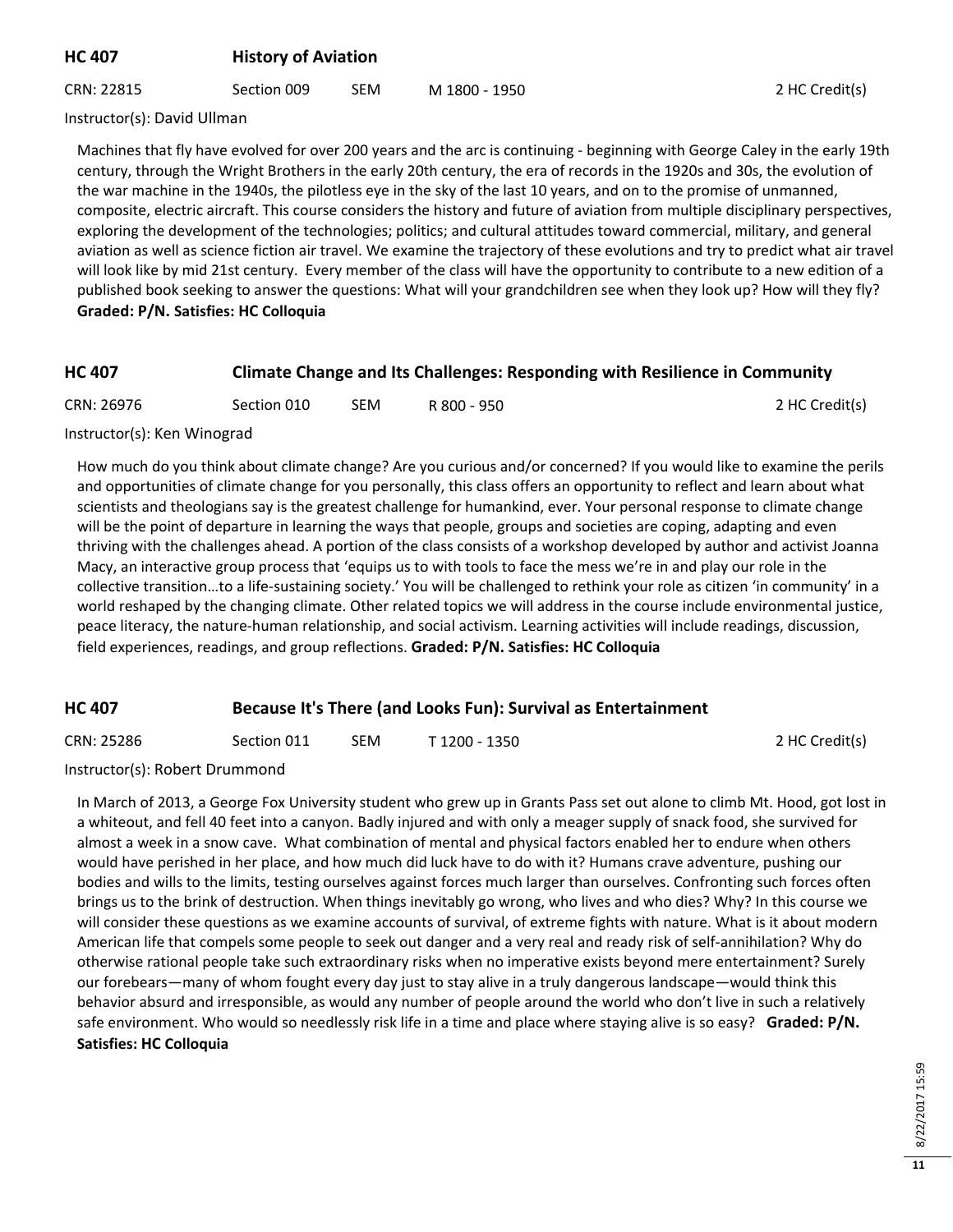## **HC 407 Imaging the American West**

CRN: 26974 Section 012 SEM R 1000 - 1150 2 HC Credit(s)

Instructor(s): John Campbell

The American West is formative in American culture. The Western landscape has been imaged as iconic: a stage on which cultural constructions of individualism, gender, empire, otherness, and nature are graphically enacted. Western peoples, similarly, have often been presented as archetypes, representative of American myths, fears, and ideals. In this course, we will explore images of the West—paintings, photographs, and Western films—and their deep implications. We will also create and present original images in order to experience the process and power of visual depiction. **Graded: P/N. Satisfies: HC Colloquia**

# **HC 407 Drug Use, Abuse, and Misuse: A Global Perspective**

| 2 HC Credit(s) |
|----------------|
|                |

Instructor(s): Ray Tricker

This course will provide students with opportunities to compare, contrast, analyze and form conclusions about drug use, misuse and abuse from a global perspective. The course will examine the prevalence of drug abuse, laws, penalties, treatment and rehabilitation in selected countries from different areas around the world and compare findings from these countries to those that are followed in the United States. Students will be encouraged to formulate their own personal perceptions and develop their own models of dealing with the challenges inherent in drug use, abuse and misuse. **Graded: P/N. Satisfies: HC Colloquia**

| <b>HC 407</b> |             | <b>Robots and Romance</b> |                       |                |  |  |
|---------------|-------------|---------------------------|-----------------------|----------------|--|--|
| CRN: 23628    | Section 014 | SEM                       | W 1600 - 1850         | 2 HC Credit(s) |  |  |
|               |             |                           | Meets Weeks 2-8 only. |                |  |  |

#### Instructor(s): Gilad Elbom

Our goal in this class is to examine notions of carnal love in science-fiction cinema, paying attention to representations of passion, desire, sex, sensuality, emotion, reproduction, and other related topics. How do futuristic movies envision close encounters of the intimate kind? Is there room for courtship, romance, rejection, heartbreak, and other arguably outmoded concepts in a future world marked by cold precision, mathematical formulas, and technological perfection? Is there room for impure thoughts, unmade beds, and the inherently confusing nature of physical contact in excessively clean, calculated, controlled environments? We will try to develop our ideas through questions about genre, design, narrative strategies, gender relations, human-computer interaction, intercultural contact, utopia and dystopia, and other themes. We will read some essays on the topic—to be posted on Canvas—and address our movies from multiple perspectives and approaches: social, political, historical, psychological, technological, theological, and so on. **Graded: P/N. Satisfies: HC Colloquia**

## **HC 407 Bob Dylan and 1960s America**

| CRN: 26975 | Section 015 | SEM | T 1600 - 1750 | 2 HC Credit(s) |
|------------|-------------|-----|---------------|----------------|
| .          |             |     |               |                |

Instructor(s): Robert Santelli

The words and music of Bob Dylan provided the soundtrack for the 1960s, one of the most turbulent decades in American history. This course explores the ways in which Dylan's music influenced the major events of the '60s as well as the musical and literary implications of his most important songs. **Graded: P/N. Satisfies: HC Colloquia**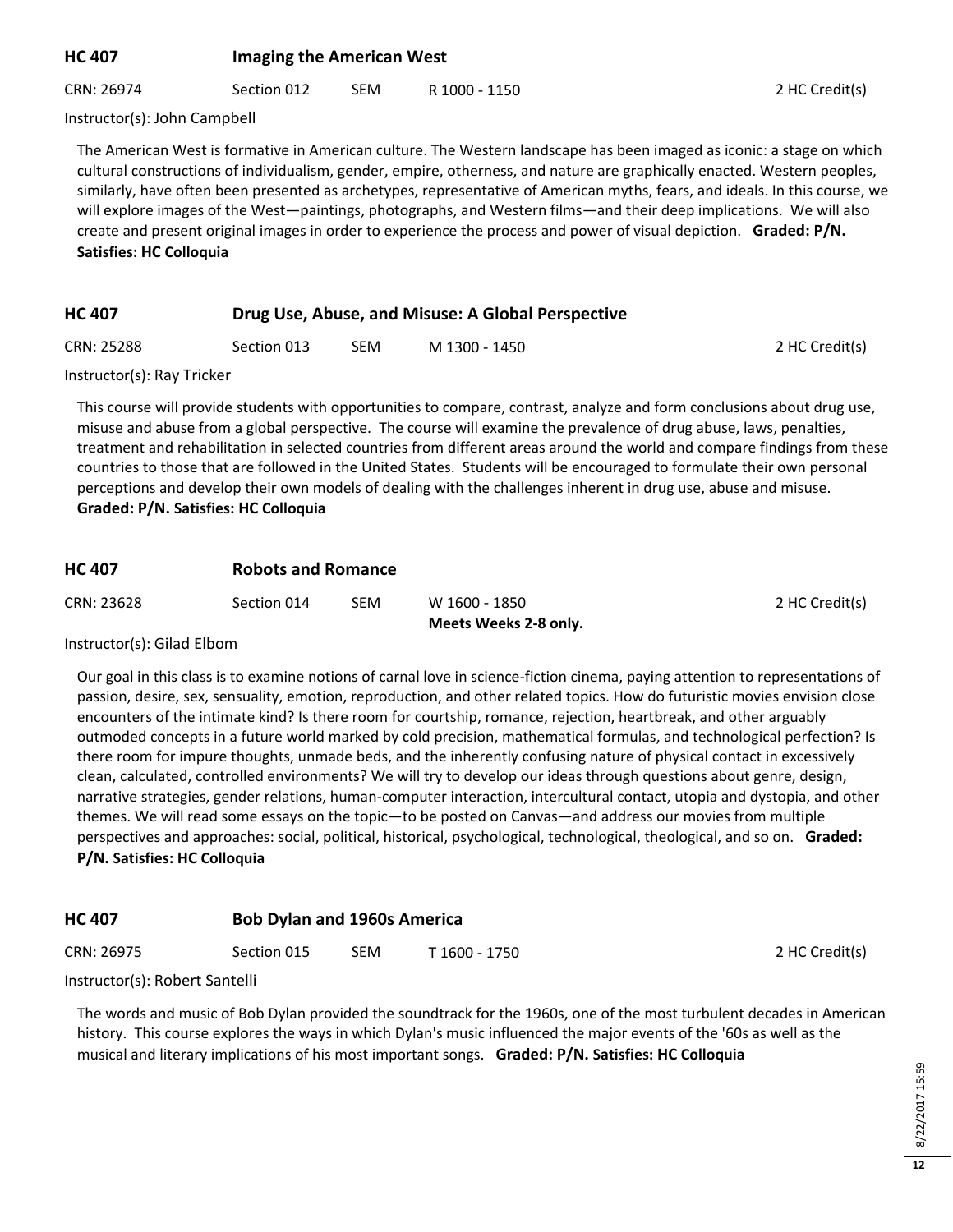| <b>Humanizing the Cosmos</b> |
|------------------------------|
|                              |

CRN: 25289 Section 016 SEM M 1500 - 1550 1HC Credit(s)

1 HC Credit(s)

Instructor(s): Paul Lorenzini

Is there a problem reconciling science with our humanity? The philosopher Simon Critchley argues there is, calling it an "intractable dilemma." As he puts it, "the philosophical cost of truth seems to be scientism, in which case we become beasts." On the other hand, "the rejection of scientism through a new humanization of the cosmos seems to lead to obscurantism, in which case we become lunatics." Is Critchley right? What does he mean and is this really the "dilemma" he says it is? How does Critchley's concern explain historic tensions between the sciences and the humanities in Western thought and culture? We will try to answer these questions and discuss various ways these tensions have come to express themselves in modern America. **Graded: P/N. Satisfies: HC Colloquia**

#### **HC 407 Dawn of the Anthropocene**

| CRN: 24553 | Section 017 | <b>SEM</b> | R 1300 - 1350 |  |
|------------|-------------|------------|---------------|--|
|------------|-------------|------------|---------------|--|

Instructor(s): Jacob Hamblin

We grew up believing that "geological time" and "human history" were quite distinct, with one extending across ages beyond imagination and the other occurring as a tiny blip. But in recent years, scientific findings about the lasting effects of climate change, deforestation, ocean acidification, and other human-caused natural changes have led us to a new realization: we now live in an era of the earth's history that is defined by human influence. How has this changed the ways we look at the world around us? Does it require a new brand of ethics? Does it make us rethink our own history? Does it direct our imagination? In this course we will explore the environmental arts and humanities to confront the ways our culture responds to living in an age we did not intend, yet is of our own making. **Graded: P/N. Satisfies: HC Colloquia**

| <b>HC 407</b> | Shakespeare via Ashland |            |                                                                                                                                                                                                                       |                |  |  |
|---------------|-------------------------|------------|-----------------------------------------------------------------------------------------------------------------------------------------------------------------------------------------------------------------------|----------------|--|--|
| CRN: 25833    | Section 018             | <b>SEM</b> | <b>COURSE CONSISTS OF TWO REQUIRED MEETINGS</b><br>AND A REQUIRED FIELD TRIP.<br>Pre-trip meeting W 10/25/17 1600-1650<br>Required Field Trip 10/27/17 - 10/29/17<br>Post-trip discussion meeting R 11/2/17 1600-1650 | 1 HC Credit(s) |  |  |
|               |                         |            |                                                                                                                                                                                                                       |                |  |  |

Instructor(s): Eric Hill

The course requires attendance at an organizational meeting (10/25/17), a three-day field trip (October 27-29, 2017), and one discussion meeting (11/2/17). At this meeting you will turn in and discuss your written assignment. Write either of two options:

1. a short (no longer than five minute) scene based on one of the plays or

2. an analysis based on at least one character from the play.

Travel Details: Departing Friday, October 27th, at 12:30pm; arrive in Ashland to check into the hotel and leave to see first play. Saturday will consist of two shows. Return Departure Sunday, October 29th, 2016 at 10:00am (following breakfast).

Course Fee of \$240.00 includes tickets for three plays, coach travel, and two nights hotel stay with continental breakfast. Bring money for snacks and meals – only breakfast will be provided. Since all arrangements have been prepaid, the course fee is non-refundable if the course is not dropped prior to the 1st day of the term. All students are required to travel and stay as a group. Pick up class syllabus in the HC office. Please note that this class can only be taken twice for credit. **Required Field Trip 10/27/17 - 10/29/17. Fee Non-Refundable if not dropped by the first day of the term**. **Course Fee \$240 (non-refundable). Graded: P/N. Satisfies: HC Colloquia**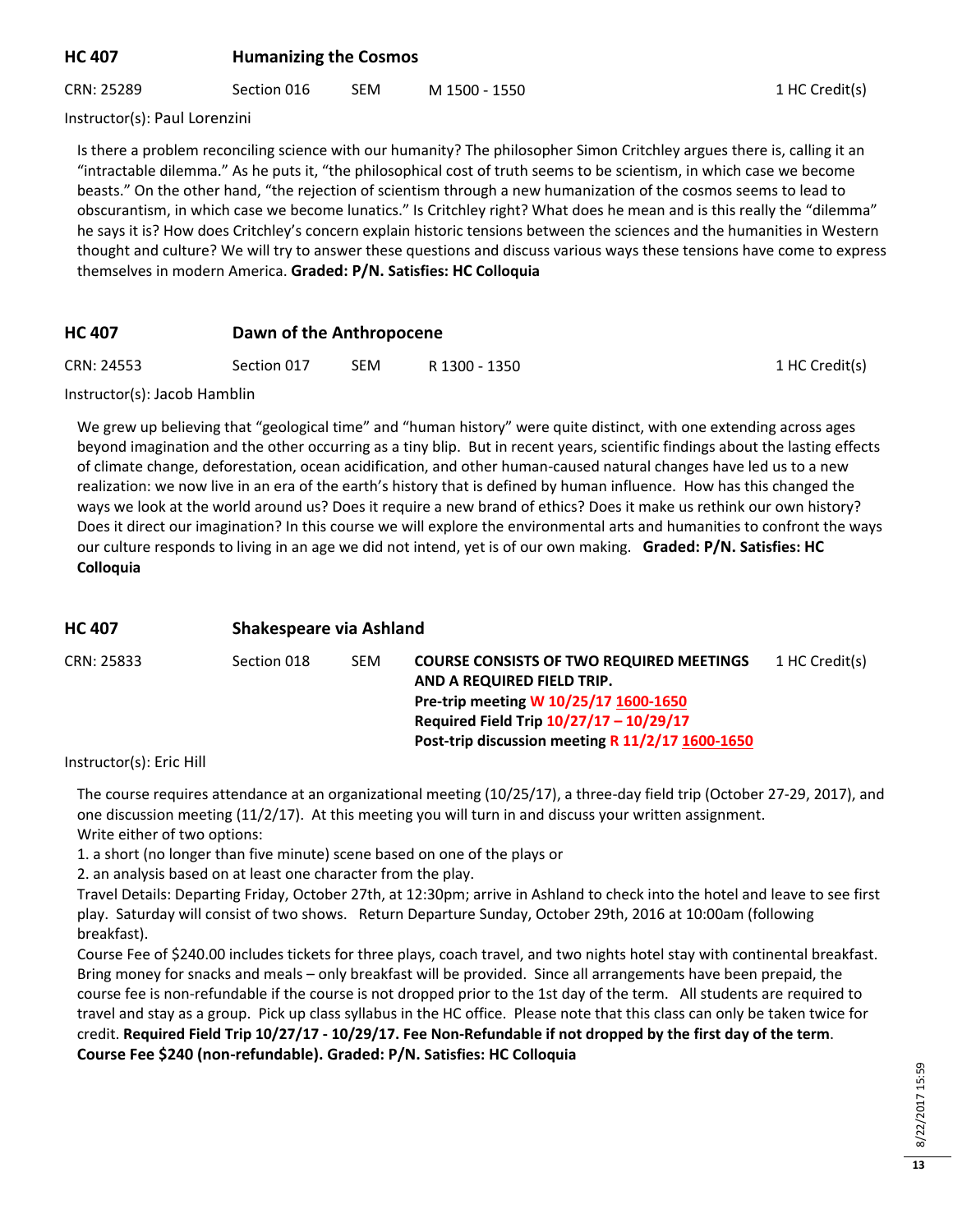#### **HC 407 Science of Science Fiction**

CRN: 25796 Section 019 SEM T 1300 - 1350 1 HC Credit(s)

Instructor(s): Randall Milstein

The good, the bad, the inventive, and the absolutely awful examples of "science" portrayed in science fiction films, television shows, comic books, and literature. Aliens, light sabers, space battles, gravity drives, warp speed, laser beams, star gates, and worm holes; what's real, what's a possibility, what's speculation, and what is impossible. There is a codependency between science and science fiction. Many scientists and engineers acknowledge science fiction helped spark their imaginations of what might be possible in science. And science fiction authors are inspired by future science possibilities, but how do novel scientific ideas get into SciFi authors' heads in the first place? Discussions and viewings of some of our favorite and least favorite science fiction, so we know what to look for while enjoying modern society's best loved metaphors and mythologies. This course analyzes relationships among science, technology, popular culture, philosophy, and science fiction; identifies and applies concepts and theories of basic physical and biological, and social sciences; applies scientific methodology to demonstrate formulated conclusions based on observation, analysis, and synthesis; analyzes the role of science, technology, and philosophy in shaping science fiction in popular entertainment and literature; and articulates a critical perspective on issues involving science, technology, entertainment, philosophy, and society using evidence as support. **Graded: P/N. Satisfies: HC Colloquia**

## **HC 407 Have Rocket, Will Travel**

| CRN: 26977                                                                       | Section 020 | SEM | W 1000 - 1150 | 2 HC Credit(s) |
|----------------------------------------------------------------------------------|-------------|-----|---------------|----------------|
| $\mathbf{r}$ and $\mathbf{r}$ and $\mathbf{r}$ and $\mathbf{r}$ and $\mathbf{r}$ |             |     |               |                |

Instructor(s): Stephen Atkinson

Sinatra and Bowie sang about it, Wells and Clark wrote about it, and people like Elon Musk and Jeff Bezos are spending billions of their own money to reinvent the industry. So, are you ready to go to space? Together we will explore the history, motivations, physics and fantasy behind rockets and space travel. From Rocket Science 101, to the Space Race, to current and future space missions, this course will inspire you with both the fiction and realities of leaving the green Earth for the emptiness of Out There. Students with non-science/engineering backgrounds are most welcome! A typical class will involve a seminar on the weekly topic (some delivered by guest speakers), student presentations, group discussions and hands-on activities. We anchor each lesson by viewing excerpts from NASA TV and the Cosmos series. We will compare what we learn from these nonfiction sources, with how space travel has been portrayed in movies and on tv, including *Star Trek*, *Gravity*, *Interstellar* and *The Martian*. At least two weeks will include out-of-classroom learning experiences such as tours of labs on campus, a Space Walk, and a Rocket Team challenge. There will be no mid- or finalexams, but participants will have to submit their class journal and advertising poster for grading at end-of-term. **Satisfies: HC Colloquia**

## **HC 407 Science Journal Club**

| CRN: 26978 | Section 021 | SEM | TR 1400 - 1450 | 2 HC Credit(s) |
|------------|-------------|-----|----------------|----------------|
|------------|-------------|-----|----------------|----------------|

Instructor(s): Christopher Mathews

A journal club is an activity in which members who share a common scientific interest meet periodically to discuss recent publications in the field of interest. In this colloquium (formerly called The News of Science) the members take all of science as the field of interest. We do this by reading current issues of *Science*, the weekly newsmagazine of the American Association for the Advancement of Science. Each student will select articles of his/her own choosing and deliver brief oral reports in class (four during the term), each to be followed by general discussion of the article. Articles selected may be either general, aimed at the educated lay public, or more technical. All presentations, however, must be intelligible to undergraduates who may be taking their first college-level science courses. Examples of topics covered in presentations could include DNA robotics, earthquake prediction, the obesity epidemic, ancient DNA and human evolution, teaching evolution in public schools, issues connected with mass vaccination, maintenance of forensic DNA data banks, ethical aspects of publication in science, the microbiome and human health, research funding issues, or science of climate change. **Satisfies: HC Colloquia**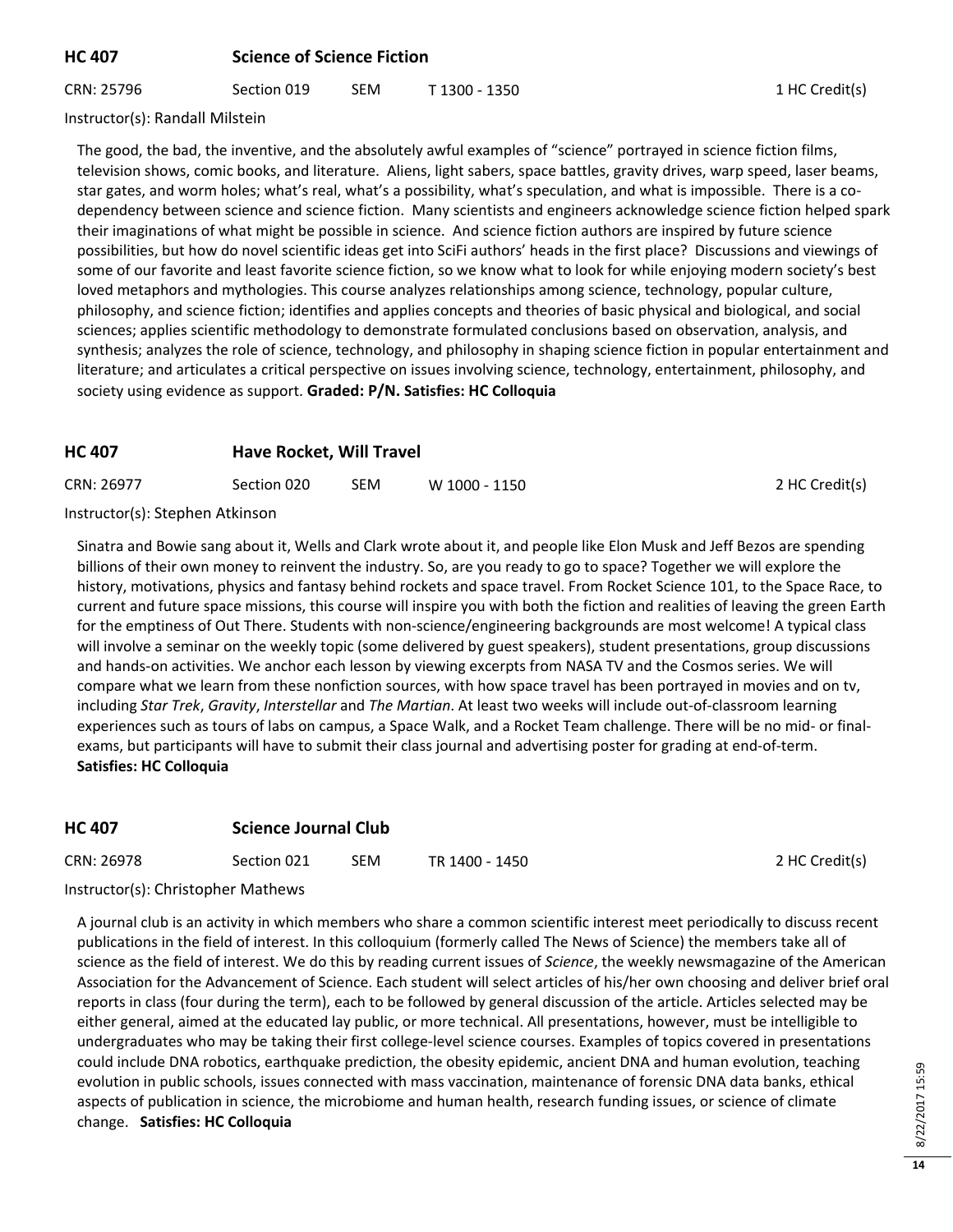## **HC 407 Exploring History Through The Graphic Novel**

CRN: 27569 Section 022 SEM T 1700 - 1850 2 HC Credit(s)

Instructor(s): Andrea Marks

This 2-credit colloquium uses the graphic novel, as a means to explore various cultures and histories. Students will read 8- 10 graphic novels over the course of a term and engage in lively discussions once a week. **Satisfies: HC Colloquia**

| <b>HC 407</b> | Disruptive Innovation: Can We Disrupt From Within? |     |                                              |                |
|---------------|----------------------------------------------------|-----|----------------------------------------------|----------------|
| CRN: 27570    | Section 023                                        | SEM | R 1400 - 1550<br><b>Meets Weeks 2-6 only</b> | 1 HC Credit(s) |

#### Instructor(s): Dave King

Clayton Christensen, from the Harvard Business School, has documented disruptive Innovation in corporate environments for more than 20 years. Join this discussion about what makes innovation disruptive, why it is important to how change occurs, and how you can apply these ideas in your future careers. The colloquium will include a variety of readings and video assignments, class discussions and will conclude with an innovation design project. Meets Weeks 2-6 only. **Satisfies: HC Colloquia**

#### **HC 408 Workshop THESIS: LEARN**

| CRN: 21452 | Section 001 | WS | R 1700 - 1850                 | 1 HC Credit(s) |
|------------|-------------|----|-------------------------------|----------------|
|            |             |    | Meets Weeks 2, 4, and 8 only. |                |
| .          |             |    |                               |                |

Instructor(s): TBD Advisor, Indira Rajagopal & Kevin Ahern

In this course you will learn to lay the groundwork for a successful thesis experience. We will focus on the value of the thesis, what it takes to successfully complete a thesis (e.g. identify a mentor, identify a topic, level of effort required, etc.), and we'll hear from students and faculty with experience in the thesis process. You will complete all of the tasks related to stage 2 of the TheSIS process by: 1) Summarizing an interview/conversation with a faculty member who could serve as a mentor, 2) Summarizing an interview/conversation with an Honors student currently working on their thesis, and 3) Exploring a series of resources and opportunities available to successfully complete the thesis. The Undertake module of the TheSIS is then designed to move students through the steps required to complete a signed thesis proposal and pose some additional questions relevant to this stage of their experience. Course will be team taught. Meets weeks 2 (10/5/17), 4 (10/19/17), and 8 (11/16/17) only. PREREQS: Prior completion of TheSIS stage: START as outlined at honors.oregonstate.edu/thesis. **Graded: P/N. Satisfies: HC Thesis/Research/Projects**

#### **HC 408 Workshop THESIS: UNDERTAKE**

|            |             |     | Meets Weeks 3 and 6 only. |                |
|------------|-------------|-----|---------------------------|----------------|
| CRN: 22816 | Section 002 | WS. | R 1600 - 1750             | 1 HC Credit(s) |

Instructor(s): Rebekah Lancelin & TBD

This course will guide students through the third step of the Thesis Success in Stages (TheSIS) process, UNDERTAKE. We will cover the process of developing a thesis topic, finding a thesis mentor, creating a thesis statement, writing a thesis proposal, and developing a research plan. The course will require participants to turn in a completed thesis proposal signed by a thesis mentor, the end goal of the UNDERTAKE stage and a required component of the thesis process in the Honors College. Meets weeks 3 (10/12/17) and 6 (11/2/17) only. PREREQS: Prior completion of TheSIS stages: START and LEARN as outlined at honors.oregonstate.edu/thesis. **Graded: P/N. Satisfies: HC Thesis/Research/Projects**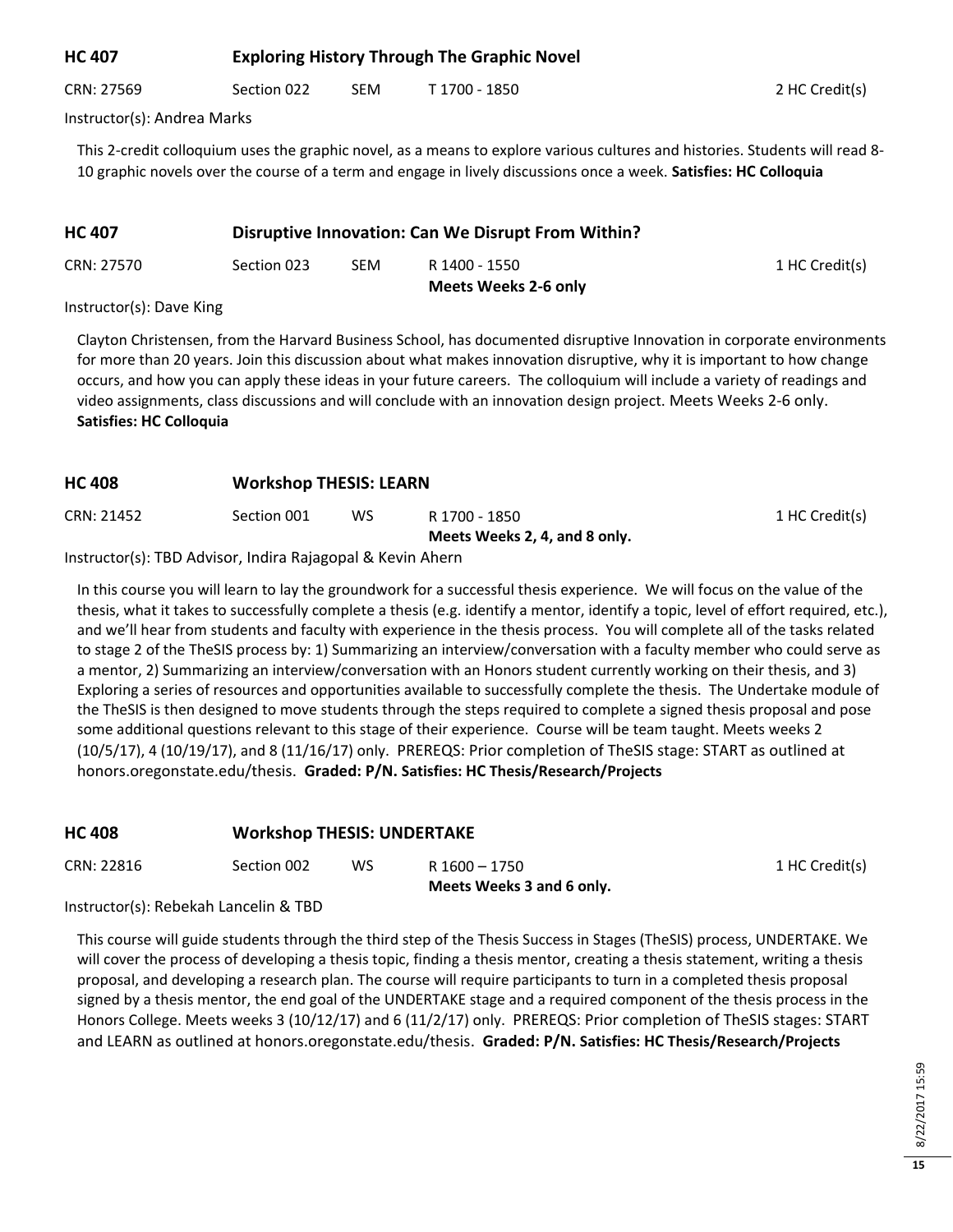| <b>HC 408</b>                | <b>Workshop THESIS: GRADUATE</b> |     |                                                                                                                         |                |  |  |
|------------------------------|----------------------------------|-----|-------------------------------------------------------------------------------------------------------------------------|----------------|--|--|
| CRN: 24246                   | Section 003                      | WS. | $F 1400 - 1550$<br>Meets Weeks 2, 4, and 6 only.                                                                        | 1 HC Credit(s) |  |  |
| Instructor(s): Tara Williams |                                  |     |                                                                                                                         |                |  |  |
|                              |                                  |     | This course will guide students through the final stage of the Thesis Success in Stages (TheSIS) process, GRADUATE. The |                |  |  |

goals of Thesis: GRADUATE are the completion of a thesis draft, the preparation for the thesis defense and the design of a thesis poster. Students need to have completed their research and be prepared to begin writing the thesis draft. Meets weeks 2 (10/6/17), 4 (10/20/17), and 6 (11/3/17) only. PREREQS: Prior completion of TheSIS stages: START, LEARN, and UNDERTAKE as outlined at honors.oregonstate.edu/thesis. **Graded: P/N. Satisfies: HC Thesis/Research/Projects**

## **HC 409 PRAC/Civic Engagement**

CRN: 22962 Section 005 PRAC 1 HC Credit(s)

Instructor(s): Leanna Dillon

The Center for Civic Engagement provides an opportunity for honors students to earn credit while participating in an ongoing community engagement project within the local community. Participating honors students commit to serving on average 2-3 hours per week within their project site, keep track of their service hours, and complete a 2 page reflection paper due at the end of the term. Additional information, including placement opportunities, is available at: http://oregonstate.edu/cce/ongoing. Students must meet with an HC advisor to complete a Learning Agreement and a CCE staff member to discuss placement opportunities. Placement must take place no prior to the start of the term. **Graded: P/N. Satisfies: HC Elective**

## **HC 409 PRAC/Conversants**

CRN: 18710 Section 007 PRAC 1 HC Credit(s)

Instructor(s): Leanna Dillon

The INTO OSU Cultural Ambassador Conversant Program provides an opportunity for honors students to earn credit while participating in a mutual cultural exchange. Participating honors students commit to meeting on average one hour per week with their international partner, keep a log of the times and places they met and the topics discussed, and complete a 2 page reflections paper due at the end of the term. Program information including the application process, is available at http://oregonstate.edu/international/cultural-ambassador. Students must meet with an HC advisor to complete a Learning Agreement. Applications must be submitted online no later than the end of week 1. **Graded: P/N. Satisfies: HC Elective**

| <b>HC 409</b> | <b>HC Peer Mentor Program</b> |             |            |                |
|---------------|-------------------------------|-------------|------------|----------------|
| CRN: 25290    | Section 009                   | <b>PRAC</b> | TBA        | 1 HC Credit(s) |
| <u>OR</u>     |                               |             |            |                |
| CRN: 25517    | Section 010                   | <b>PRAC</b> | <b>TBA</b> | 1 HC Credit(s) |

Instructor(s): LeeAnn Baker

For participating mentors in the Honors College Peer Mentoring Program. This course will explore a number of topics that are pertinent to a peer mentor's role including: Peer mentoring theory, challenges faced by first-year and transfer students, the impact of peer mentoring on minoritized student populations, effective communication, cultural competency, etc. The goal of the course is to allow students to learn effective peer mentoring strategies through practical application of theory and self-reflection. **Graded: P/N. Satisfies: HC Elective**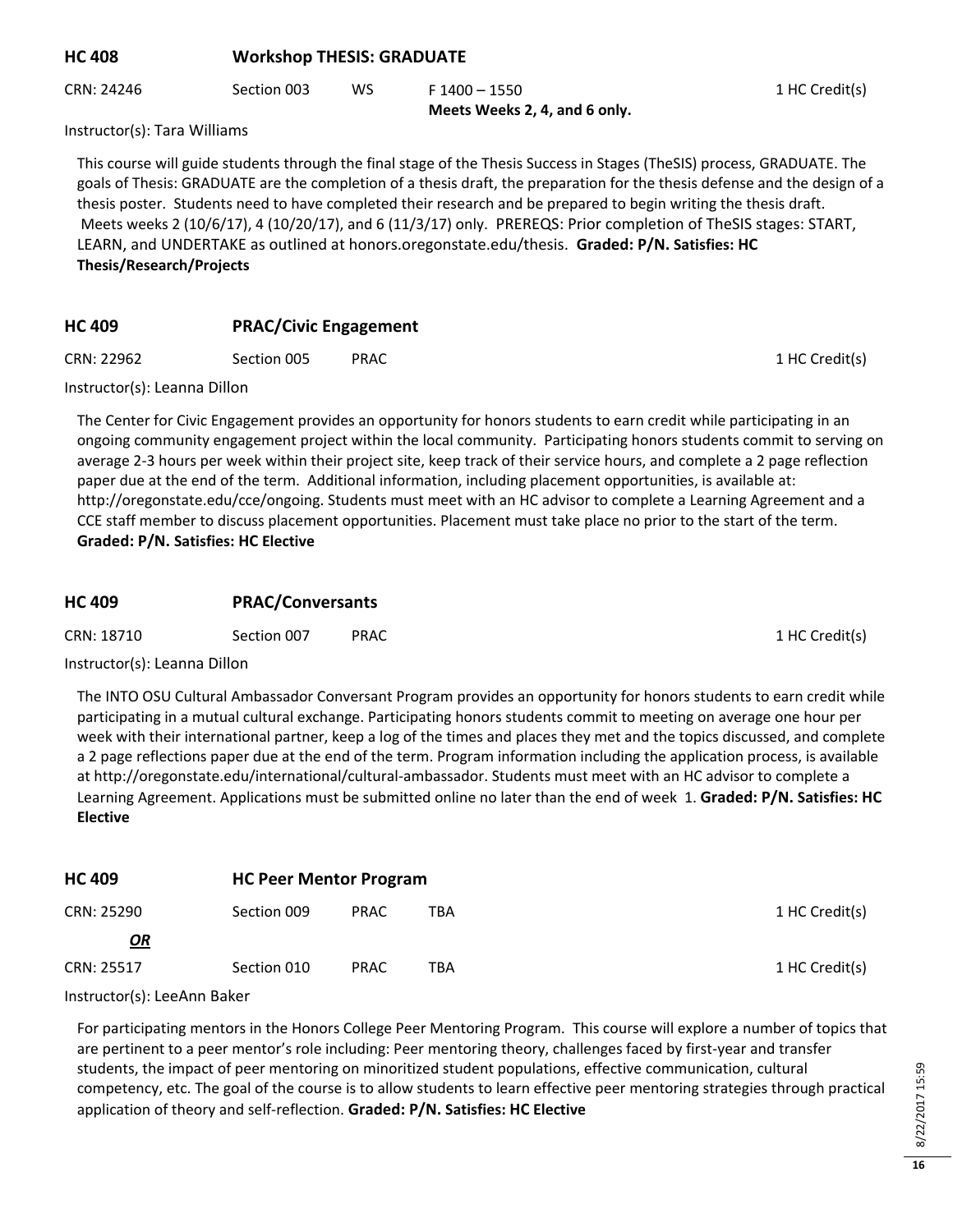## **HHS 231H Lifetime Fitness for Health**

CRN: TBD Section 001 LEC MW 1300 - 1350 2 HC Credit(s)

Instructor(s): Erica Woekel

Provides up-to-date and relevant health and wellness information; practical strategies to implement positive behavior change in physical activity, nutrition, and stress management throughout college and the lifespan. **Satisfies: HC Bacc Core - Fitness**

#### **HST 385H The Arab-Israeli Conflict**

CRN: 26789 Section 001 LEC TR 1000 - 1150 A Great Credit(s)

Instructor(s): Jonathan Katz

Examination of the origins of the Arab-Israeli conflict and subsequent efforts to find a lasting solution. **Satisfies: HC Bacc Core - Contemporary Global Issues**

## **HST/PHL/REL 210H Religion in the United States**

| CRN: 26790 | Section 001 | TR 1400 - 1550 | 4 HC Credit(s) |
|------------|-------------|----------------|----------------|
|            |             |                |                |

Instructor(s): Amy Koehlinger

A thematic overview of the historical study of religion in the United States, with an eye toward ways that social and cultural contexts have shaped the religious experience of Americans in different places and times. Surveys a wide array of religious movements, groups, and individuals from the colonial period to present. Crosslisted with PHL/REL 210H. **Satisfies: HC Bacc Core - Difference, Power, and Discrimination**

| <b>ME 382H</b> | <b>Introduction to Design</b> |      |                 |                |
|----------------|-------------------------------|------|-----------------|----------------|
| CRN: 22394     | Section 001                   | LEC. | MWF 1200 - 1250 |                |
| <b>AND</b>     |                               |      |                 |                |
| CRN: 22395     | Section 010                   | LAB  | F 1000 - 1150   | 1 HC Credit(s) |

Instructor(s): Robert Paasch

This Honors section will include short seminars and discussions on contemporary research on topics in design methodology and marine renewable energy. Lecture common with non-Honors. 1 out of the 4 OSU credits earned counts toward Honors College requirements. PREREQS: ENGR 248 and ME 250. ME 250 can be taken concurrently. ME 316 is recommended. RESTRICTIONS: Must be enrolled in Pro-School in the College of Engineering. Engineering Physics, Manufacturing Engineering, Mechanical Engineering, Industrial Engineering, and Nuclear Engineering majors/minors only. **Satisfies: HC Elective**

## **ME 430H Systems Dynamics and Controls**

CRN: 22923 Section 001 LEC MW 1200 - 1350 4 HC Credit(s)

Instructor(s): Geoff Hollinger

Modeling and analysis of linear continuous systems in time and frequency domains. Fundamentals of single-input-single output control system design. PREREQS: ME 317/317H OR ((ECE 351 AND ECE 352) AND ENGR 212/212H). RESTRICTIONS: Must be enrolled in Pro-School in the College of Engineering. Electrical and Computer Engineering, Mechanical Engineering, Nuclear Engineering, and Electrical and Electronics Engineering majors/minors only. **Satisfies: HC Elective**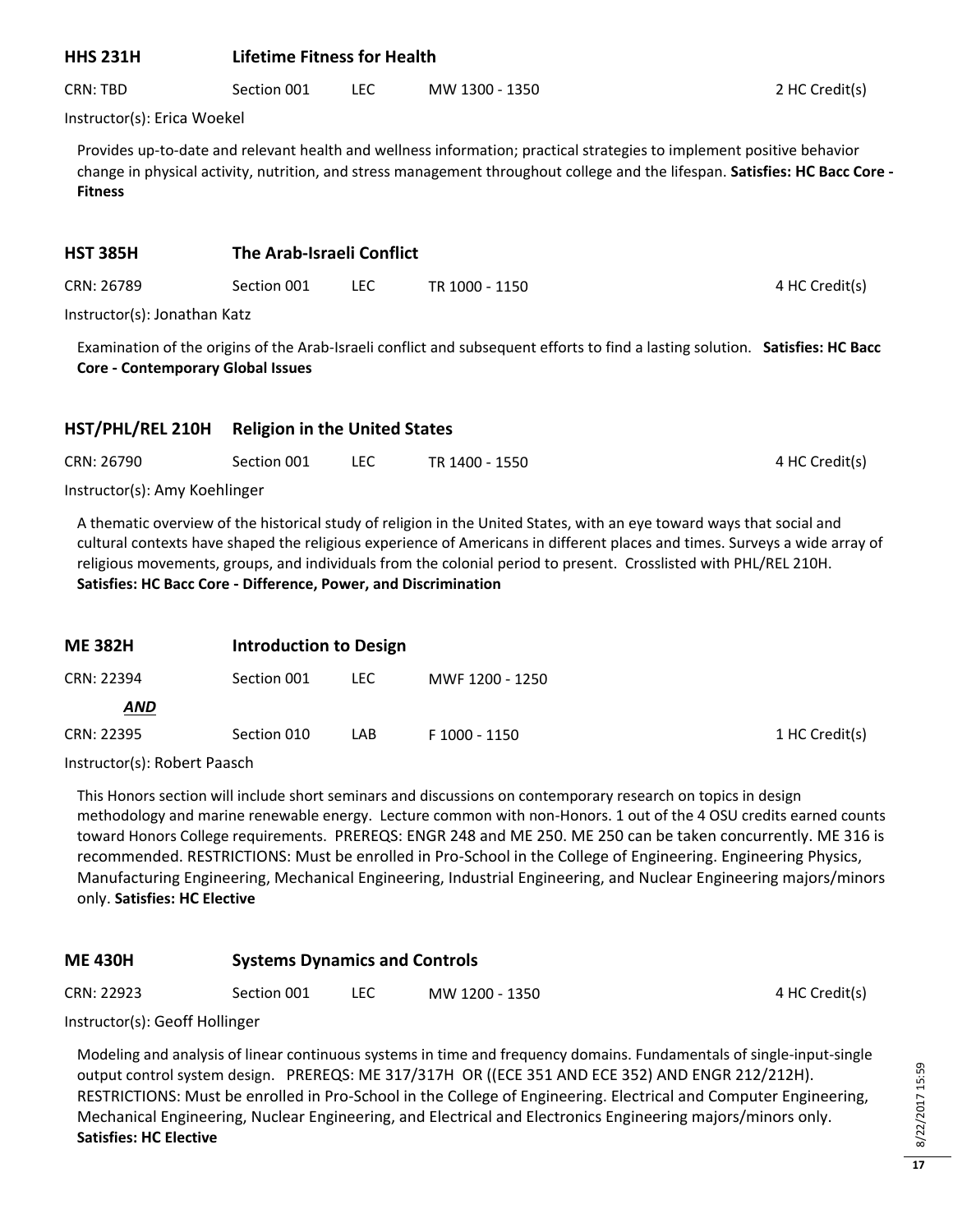#### **ME/NSE 332H Heat Transfer**

## CRN: 26793 Section 001 LEC MW 800 - 950 4 HC Credit(s)

Instructor(s): James Liburdy

A treatment of conductive, convective and radiative energy transfer using control volume and differential analysis and prediction of transport properties. Crosslisted with NSE 332H. PREREQS: (MTH 256/256H AND ENGR 212/212H) AND (ME 311/311H OR NE 311/311H OR NSE 311/311H) AND (ME 331/331H OR NE 331/331H OR NSE 331/331H). RESTRICTIONS: Must be enrolled in Pro-School in the College of Engineering. Mechanical Engineering, Industrial Engineering, and Nuclear Engineering majors/minors only. **Satisfies: HC Elective**

| <b>MIME 101H</b> | <b>Introduction to MIME</b> |            |                |                |
|------------------|-----------------------------|------------|----------------|----------------|
| CRN: 25829       | Section 001                 | <b>LEC</b> | MW 1400 - 1450 | 3 HC Credit(s) |
| <b>AND</b>       |                             |            |                |                |
| CRN: 25830<br>OR | Section 010                 | <b>REC</b> | F 1200 - 1350  |                |
| CRN: 25831       | Section 011                 | <b>REC</b> | F 1400 - 1550  |                |

Instructor(s): Nancy Squires & Ean Ng

Provides students with an overview of mechanical, industrial, manufacturing, and energy systems engineering careers and an introduction to technical areas of study. Skills necessary for success in both the academic curriculum and in the engineering profession will also be emphasized, including communication and ethics. RESTRICTIONS: This course is **not** for Pro School College of Engineering Students. **Satisfies: HC Elective**

| <b>MTH 251H</b>         | <b>Differential Calculus</b> |      |                            |                                |  |  |
|-------------------------|------------------------------|------|----------------------------|--------------------------------|--|--|
| CRN: 19730              | Section 001                  | LEC. | MW 800 - 850 & F 800 - 950 | 4 HC Credit(s)<br>Dan Rockwell |  |  |
| <u>OR</u><br>CRN: 23873 | Section 002                  | LEC. | MWF 1000 - 1120            | Hoe Woon Kim                   |  |  |
| $\mathbf{Q}$            |                              |      |                            |                                |  |  |
| CRN: 25919              | Section 003                  | LEC. | MWF 830 - 950              | Juan Restrepo                  |  |  |

This is the first term of the calculus sequence for scientists, engineers, and others, including mathematics majors. The first two terms of the sequence, MTH 251 and MTH 252, focus on real-valued functions of a single real variable, including polynomial, rational, algebraic, trigonometric, exponential, and logarithmic functions. Differential calculus involves the study of rate of change in all its forms, including velocity, acceleration, population growth and other natural and physical phenomena. Differential calculus features the derivative, techniques of differentiation, and applications of the derivative, including optimization problems, the geometry of curves, and analysis of motion. This course emphasizes geometric reasoning not just computation. PREREQS: MTH 112. Sufficent test scores may waive MTH 112 PREREQ. **Course Fee \$10. Satisfies: HC Bacc Core - Mathematics**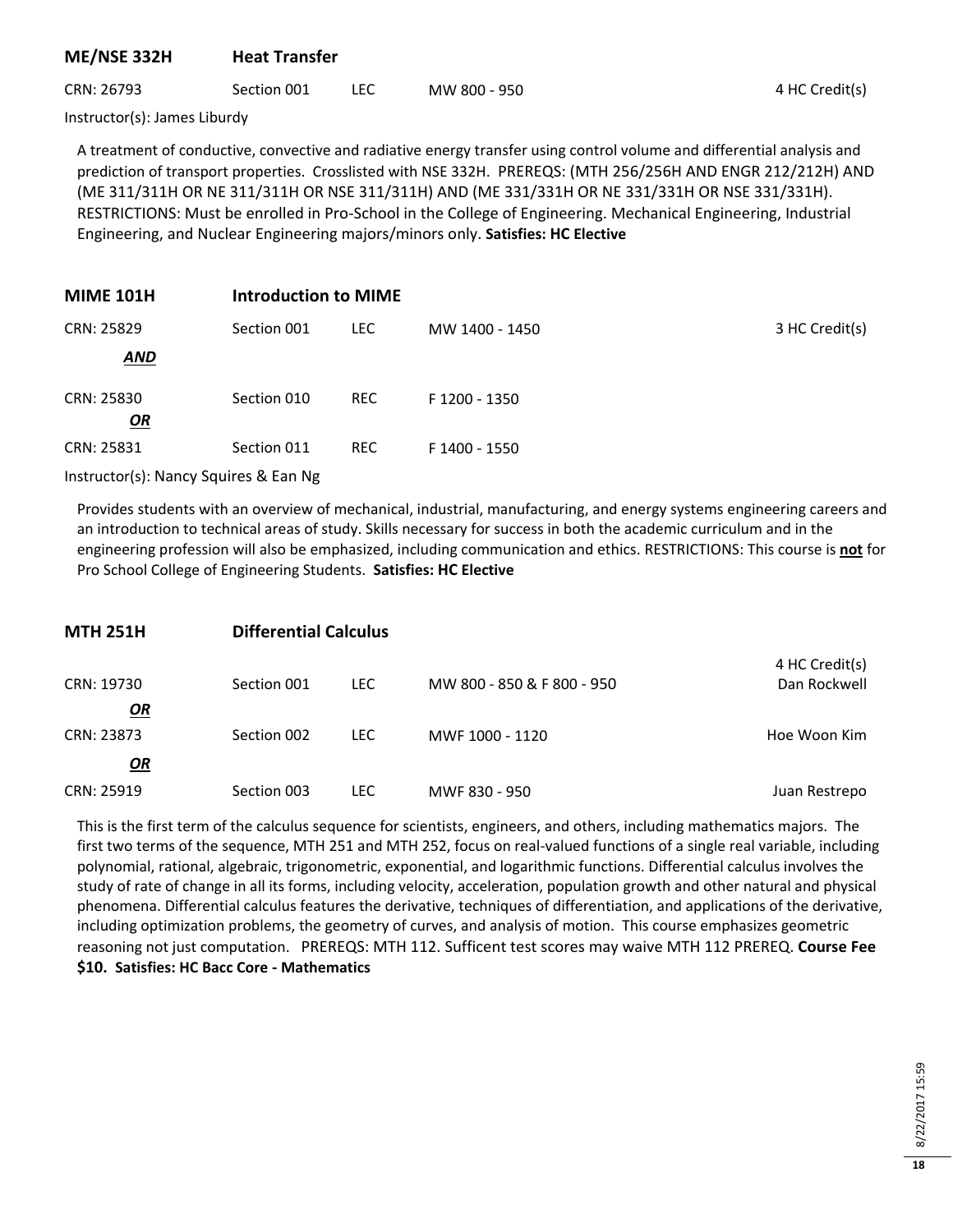## **MTH 252H Integral Calculus**

CRN: 23577 Section 002 LEC MWF 1000 - 1120 4 HC Credit(s)

Instructor(s): Filix Maisch

The integral is the second big idea in calculus. In the same way that the derivative measures rate of change, the integral measures net change. Applications in physics, engineering and geometry are numerous. Definite integrals, elementary applications to area, force, and work. Integral tables and basic techniques of integration, calculus of logarithmic and exponential functions, polar coordinates, applications to areas, volumes, force, work, and growth and decay problems. PREREQS: MTH 251/251H. **Course Fee \$10. Satisfies: HC Elective**

| <b>MTH 254H</b> | <b>Vector Calculus I</b> |      |                             |                                  |
|-----------------|--------------------------|------|-----------------------------|----------------------------------|
| CRN: 19731      | Section 001              | LEC. | MWF 1400 - 1520             | 4 HC Credit(s)<br>Radu Dascaliuc |
| <u>OR</u>       |                          |      |                             |                                  |
| CRN: 21693      | Section 002              | LEC. | MF 900 - 950 & W 900 - 1050 | Adel Faridani                    |

Vectors and geometry: coordinate systems, scalar product. Real-Valued Functions of Several Variables: partial and directional derivatives, gradient, extreme values. Multiple Integrals: change of coordinates, applications. Vector valuedfunctions: arc length and curvature of space curves, normal and tangential components of acceleration. PREREQS: MTH 252/252H. **Course Fee \$10. Satisfies: HC Elective**

| <b>MUS 102H</b> |             | Music Appreciation II: Periods and Genres - Reggae: A History of Jamaican Music |                |
|-----------------|-------------|---------------------------------------------------------------------------------|----------------|
| CRN: 21823      | Section 001 | MWF 1000 - 1050                                                                 | 3 HC Credit(s) |

Instructor(s): Ryan Biesack

This survey traces the roots of Jamaican music, which has become known as Reggae, from just prior to Jamaica's Independence from Great Britain in 1962 starting with the American R & B influenced Ska, through Rock Steady, Dub, Roots Rock, Reggae, DJs, Toasting, and through the early turn of the millennium. We will look at key musicians, producers and performers, as well as examine key social and political events that helped shape this great music. When possible, guest speakers, video clips, audio clips and other media will be used to tell the story of this rapidly changing, wide reaching music. Also, an optional field trip to a reggae concert will enhance the study of this music, and give the students an accurate modern day perspective and idea of reggae today. **Satisfies: HC Bacc Core - Literature and the Arts**

| NSE/ME 332H |
|-------------|
|-------------|

| CRN: 26792 | Section 001 | <b>LEC</b> | MW 800 - 950 | 4 HC Credit(s) |
|------------|-------------|------------|--------------|----------------|
|            |             |            |              |                |

Instructor(s): James Liburdy

See ME 332H for course description. Crosslisted with ME 332H. PREREQS: (MTH 256/256H AND ENGR 212/212H) AND (ME 311/311H OR NE 311/311H OR NSE 311/311H) AND (ME 331/331H OR NE 331/331H OR NSE 331/331H). RESTRICTIONS: Must be enrolled in Pro-School in the College of Engineering. Nuclear Engineering majors/minors only in the NSE 332H section. Mechanical Engineering and Industrial Engineering majors/minors should register for ME 332H. **Satisfies: HC Elective**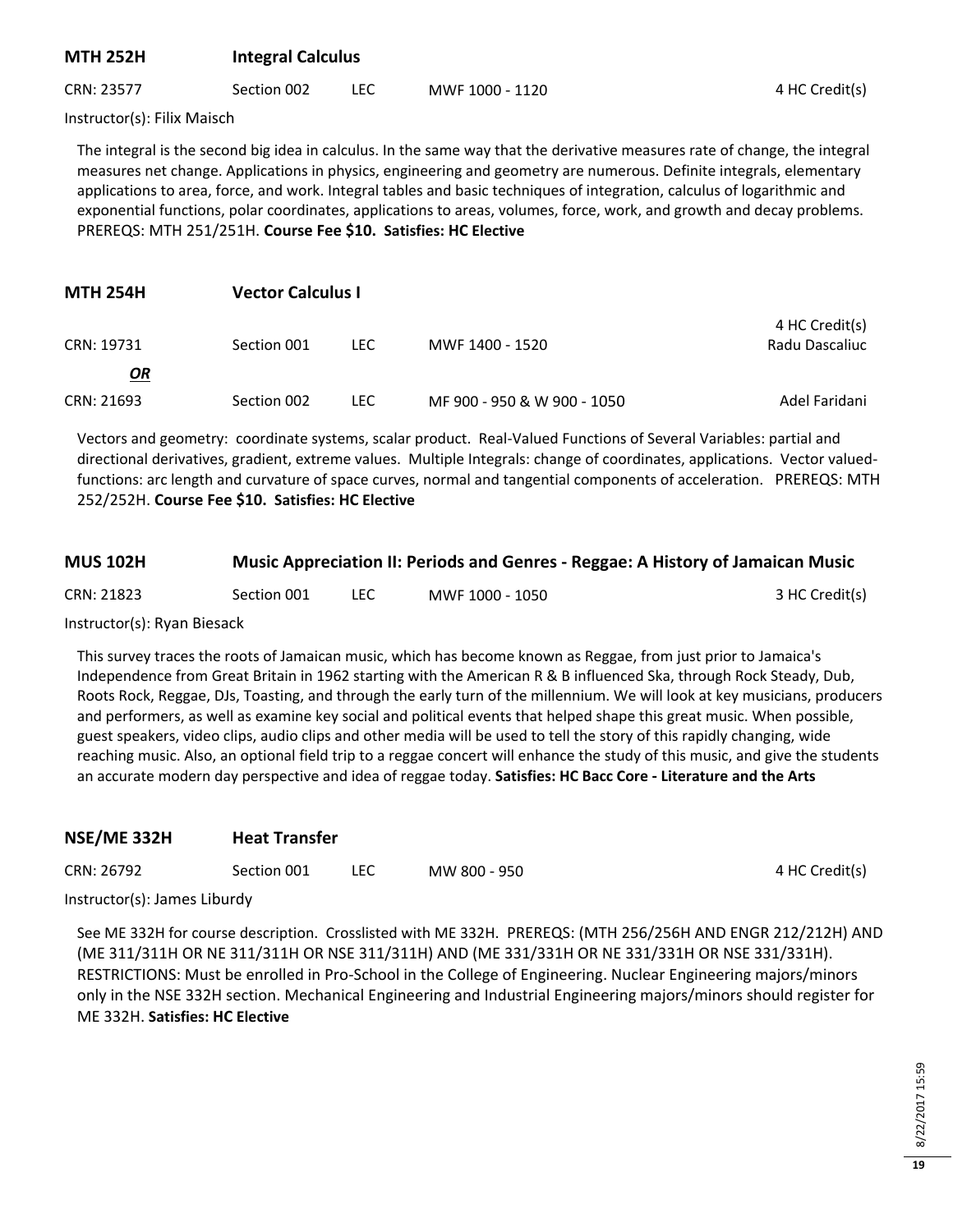# **OC 407H Astrobiology**

CRN: 21958 Section 001 SEM TR 1300 - 1350 2 HC Credit(s)

Instructor(s): Rick Colwell & Martin Fisk

The question of whether life exists elsewhere in the universe is a verifiable scientific hypothesis. "Astrobiology" is an interdisciplinary course that combines aspects of astronomy, physics, chemistry, geology, and biology that are relevant to the origin and evolution of life and its possible distribution in the universe. Students will use the basic scientific principles of these five fields of science to explore the limits of life in the cosmos. Classroom activities or projects will be used to demonstrate the principles. Altogether the out-of-class assignments and preparation for the next class will take from 1 to 3 hours of effort per class. RECOMMENDED PREREQS: One year of college-level chemistry is *strongly* recommended. **Satisfies: HC Colloquia**

## **PAC 293H Mindfulness Skills for Creative Resilience**

| CRN: 26795 | Section 001 | Activity | T 1500 - 1650 |
|------------|-------------|----------|---------------|
|------------|-------------|----------|---------------|

1 HC Credit(s)

Instructor(s): Tsipora Berman

Journey to the seen and the unseen through a multi-sensory, interdisciplinary, transformative study of mindfulness utilizing a fun, creative variety of individual and group mind/body practices applicable to everyday life and across academic disciplines. Develop your own imagination, intuition, inspiration, integration, and interpretation including 15 sensory perceptions to live to your highest potential with resilience to navigate the challenges of personal and professional endeavors. You will unravel the mysteries of why the 5,000 year old science of Yoga is all encompassing, integrated with Positive Psychology, Physics, Neuroscience, Human Biology, and grounded in the eight-part awakening process. From STEM to Liberal Arts, from Education to Sports, from Political Science to World Health, students from any discipline will co-create a research-based platform from which to expand self-awareness to support your particular contribution to the world. **Course Fee \$49. Satisfies: HC Bacc Core - Fitness**

## **PH 221H Recitation for Physics 211**

| CRN: 20774                | Section 001 | <b>REC</b> | T 1100 - 1150 | 1 HC Credit(s) |
|---------------------------|-------------|------------|---------------|----------------|
| $Instructor(c)$ , $DaCun$ |             |            |               |                |

Instructor(s): Bo Sun

Honors recitation reserved for HC students enrolled in lecture/lab sections of PH 211. One-hour weekly session for the development of problem-solving skills in calculus-based general physics. PH 211 and PH 221H combined total 5 OSU credits. 1 out of those 5 OSU credits counts toward Honors College requirements. COREQ: PH 211. **Satisfies: HC Elective**

| <b>PH 222H</b>                                                             | <b>Recitation for Physics 212</b> |      |               |                |
|----------------------------------------------------------------------------|-----------------------------------|------|---------------|----------------|
| CRN: 19732                                                                 | Section 001                       | REC. | R 1100 - 1150 | 1 HC Credit(s) |
| $l_{\text{in}}$ at $u_{\text{in}}$ at $u_{\text{in}}(x)$ . Devial Devia du |                                   |      |               |                |

Instructor(s): David Roundy

Honors recitation reserved for HC students enrolled in lecture/lab section of PH 212. One-hour weekly session for the development of problem-solving skills in calculus-based general physics. PH 212 and PH 222H combined total 5 OSU credits. 1 out of those 5 OSU credits counts toward Honors College requirements. COREQ: PH 212. **Satisfies: HC Elective**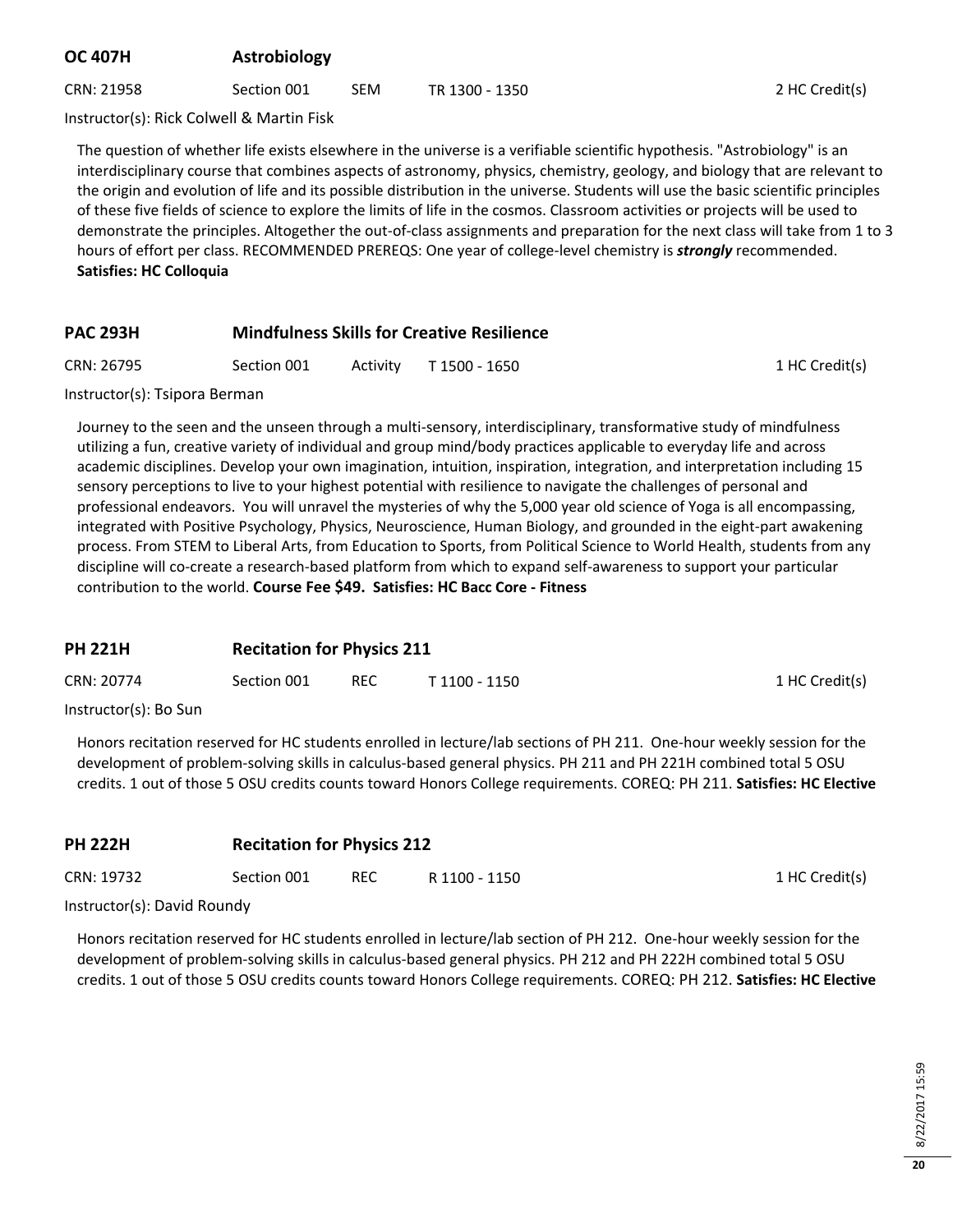| <b>PH 407H</b>                  |             |            | <b>Warthogs and Boa Constrictors: Topics in Science and Religion</b>                                                                                                                                                                                                                                                                                                                                                                                                                                                                                                                                                                  |                |
|---------------------------------|-------------|------------|---------------------------------------------------------------------------------------------------------------------------------------------------------------------------------------------------------------------------------------------------------------------------------------------------------------------------------------------------------------------------------------------------------------------------------------------------------------------------------------------------------------------------------------------------------------------------------------------------------------------------------------|----------------|
| CRN: 21453                      | Section 001 | <b>SEM</b> | TR 1400 - 1450                                                                                                                                                                                                                                                                                                                                                                                                                                                                                                                                                                                                                        | 2 HC Credit(s) |
| Instructor(s): Albert Stetz     |             |            |                                                                                                                                                                                                                                                                                                                                                                                                                                                                                                                                                                                                                                       |                |
| essays. Satisfies: HC Colloquia |             |            | This course explores various ways in which modern science and religion intersect. We will be studying among other things<br>the intelligent design debate, neuroscience and its relevance to the nature of human consciousness and free will, and<br>cosmology and the creation and fine tuning of the universe. The course is loosely structured around the book "The Big<br>Questions in Science and Religion" by Keith Ward. Students are asked to write six brief essays based on chapters from the<br>text together with collateral reading. Class time will be devoted to lectures and discussion of the issues raised by these |                |

| PHL/ENG/WGSS 295H | <b>Feminism and the Bible</b> |
|-------------------|-------------------------------|
|-------------------|-------------------------------|

**PHL/REL 444H Biomedical Ethics**

| CRN: 27070                | Section 001 | M 1600 - 1850 | 3 HC Credit(s) |
|---------------------------|-------------|---------------|----------------|
| Instructor(s): Susan Shaw |             |               |                |

See ENG 295H for course description. Crosslisted with ENG/WGSS 295H. **Satisfies: HC Bacc Core - Literature and the Arts**

|                                  | PIUIIICUILUI LUIILJ |     |                |                |
|----------------------------------|---------------------|-----|----------------|----------------|
| CRN: 22396                       | Section 001         | LEC | MW 1000 - 1150 | 4 HC Credit(s) |
| Instructor(s): Courtney Campbell |                     |     |                |                |

BaccalaureateCore Course Application of ethical principles and decision-making processes to selected problems in medicine, health care, and biotechnology. Special attention given to end-of-life choices, reproductive rights and technologies, organ transplantation, research ethics, genetic engineering, and allocating scarce resources. An interdisciplinary focus that draws on social, legal, economic, and scientific issues in ethical decision in medicine. Crosslisted with REL 444H. **Satisfies: HC Bacc Core - Science, Technology and Society**

## **PHL/REL/HST 210H Religion in the United States**

| CRN: 26796<br>Section 001<br>LEC | 4 HC Credit(s)<br>TR 1400 - 1550 |
|----------------------------------|----------------------------------|
|----------------------------------|----------------------------------|

Instructor(s): Amy Koehlinger

See HST 210H for course description. Crosslisted with REL/HST 210H. **Satisfies: HC Bacc Core - Difference, Power, and Discrimination**

| REL/PHL 444H | <b>Biomedical Ethics</b> |      |                |                |
|--------------|--------------------------|------|----------------|----------------|
| CRN: 25294   | Section 001              | LEC. | MW 1000 - 1150 | 4 HC Credit(s) |

Instructor(s): Courtney Campbell

See PHL 444H for course description. Crosslisted with PHL 444H. **Satisfies: HC Bacc Core - Science, Technology and Society**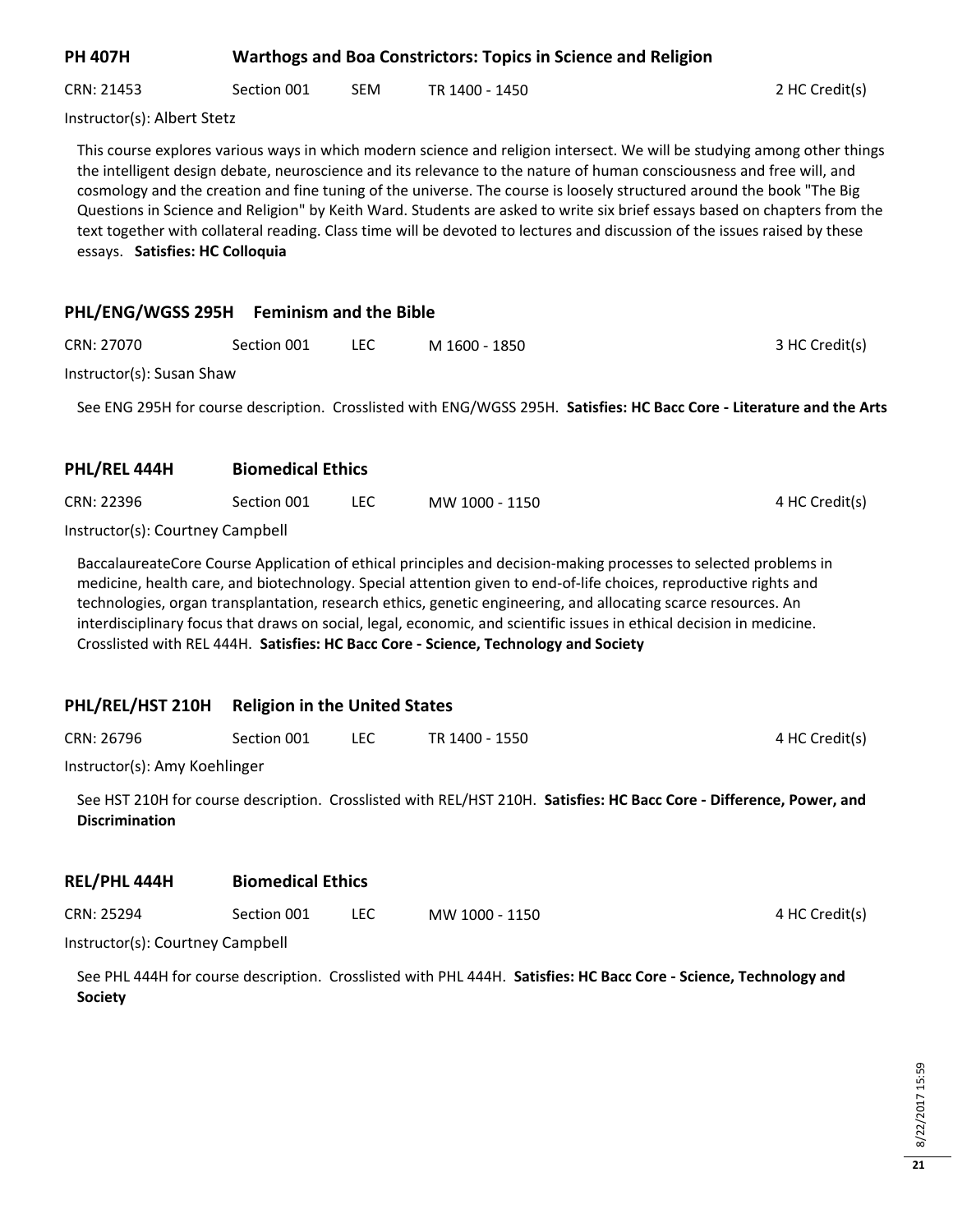# **REL/PHL/HST 210H Religion in the United States**

| CRN: 26797 | Section 001 |  | TR 1400 - 1550 | 4 HC Credit(s) |
|------------|-------------|--|----------------|----------------|
|------------|-------------|--|----------------|----------------|

Instructor(s): Amy Koehlinger

See HST 210H for course description. Crosslisted with PHL/HST 210H. **Satisfies: HC Bacc Core - Difference, Power, and Discrimination**

| <b>ST 351H</b> | Introduction to Statistical Methods |      |               |                |
|----------------|-------------------------------------|------|---------------|----------------|
| CRN: 25477     | Section 001                         | LEC. | MWF 800 - 850 |                |
| <b>AND</b>     |                                     |      |               |                |
| CRN: 25464     | Section 010                         | LAB. | F 1000 - 1120 | 1 HC Credit(s) |

#### Instructor(s): Jeff Kollath

Study designs, descriptive statistics, collecting and recording data, probability distributions, sampling distributions for means and proportions, hypothesis testing and confidence intervals for means and proportions in one- and two-sample inference, and chi-square tests. Lecture is common with non-honors. Lab is reserved for HC students only. 1 out of the 4 OSU credits earned counts toward Honors College requirements. PREREQS: High school algebra with statistics. **Satisfies: HC Elective**

## **WGSS 235H Women in World Cinema**

| CRN: 24249 | Section 001 |  | W 1600 - 1850 | 3 HC Credit(s) |
|------------|-------------|--|---------------|----------------|
|------------|-------------|--|---------------|----------------|

Instructor(s): Mehra Shirazi

In this honors level discussion-oriented interdisciplinary course, we will examine representations of women and gender through screening films from various genres within a global context. In particular, we will explore films produced by women and/or about women's lives and experiences in order to analyze constructions and practices of gender in a transnational framework. Analyzing the politics of representation will allow us to consider the ways in which women around the world have been imagined, constructed, regulated, and represented in various discourses and media formats. Doing so also allows us to understand how women's lives have been deeply affected by colonialism, globalization, nationalist movements, war and militarism, and other processes. Students will be introduced to concepts in feminist film theory and criticism, and various themes and theoretical principles of transnational feminist organizing, with special emphasis placed on women of the global South. By examining the context of various films created within particular historical and cultural contexts, we will develop and expand our understanding of the cultural productions, meanings, and intersections of race, gender, culture, class, sexual identity, and nation. **Satisfies: HC Bacc Core - Cultural Diversity**

## **WGSS/ENG/PHL 295H Feminism and the Bible**

| CRN: 26798 | Section 001 | M 1600 - 1850 | 3 HC Credit(s) |
|------------|-------------|---------------|----------------|
|            |             |               |                |

Instructor(s): Susan Shaw

See ENG 295H for course description. Crosslisted with ENG/PHL 295H. **Satisfies: HC Bacc Core - Literature and the Arts**